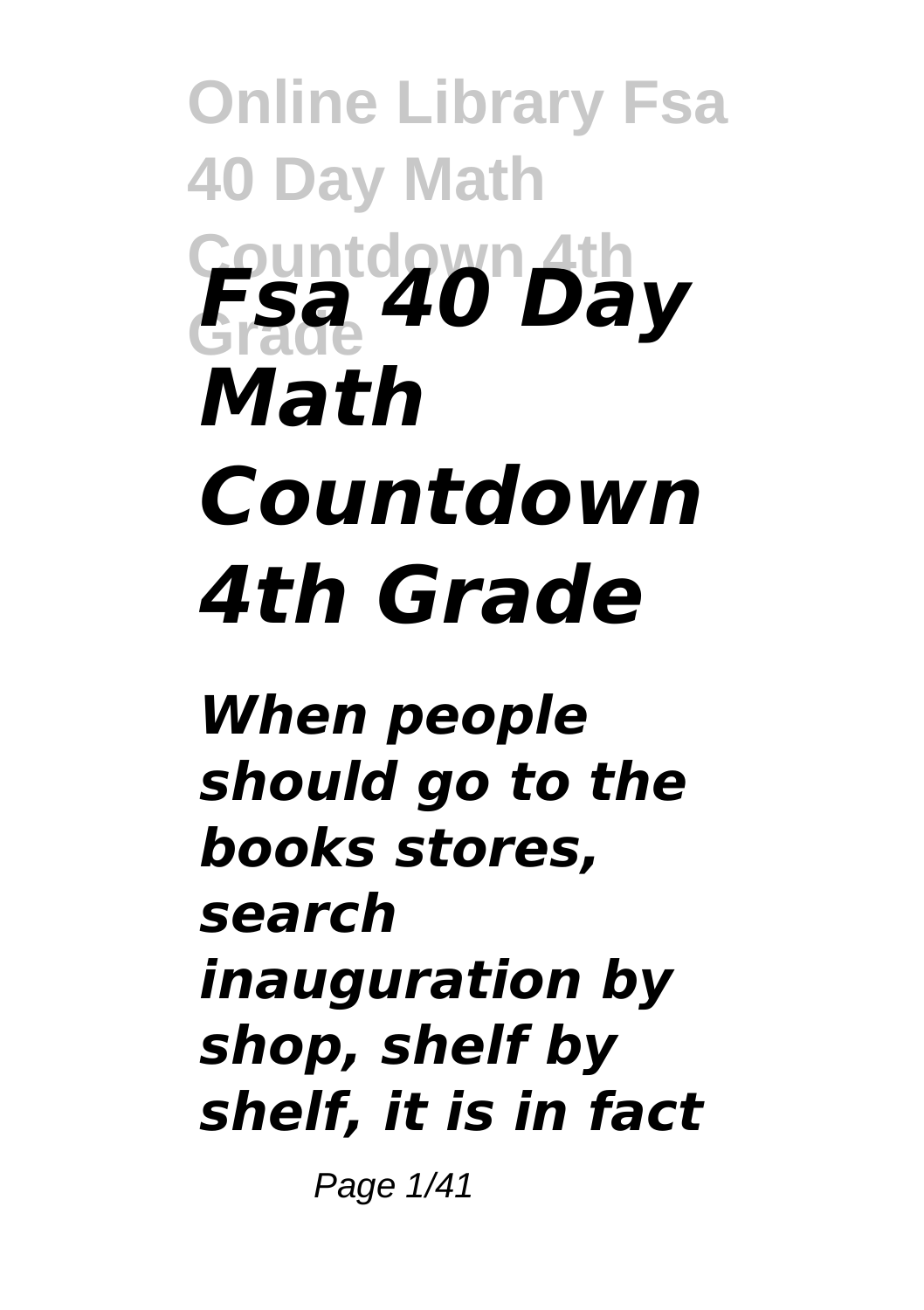**Online Library Fsa 40 Day Math Countdown 4th** *problematic. This* **Grade** *is why we provide the book compilations in this website. It will extremely ease you to look guide fsa 40 day math countdown 4th grade as you such as.*

*By searching the title, publisher,* Page 2/41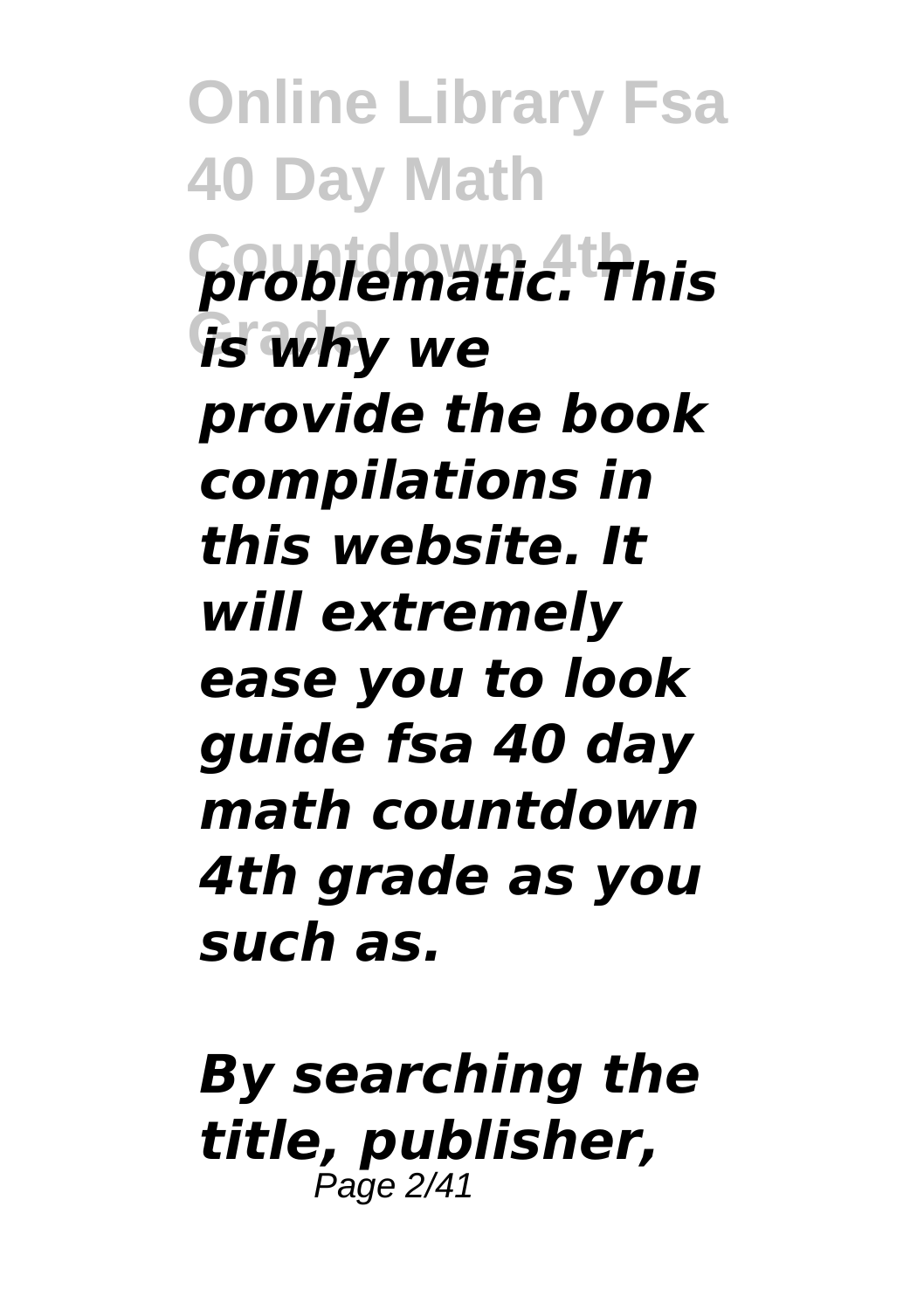**Online Library Fsa 40 Day Math Countdown 4th** *or authors of* **Grade** *guide you truly want, you can discover them rapidly. In the house, workplace, or perhaps in your method can be every best area within net connections. If you target to download and* Page 3/41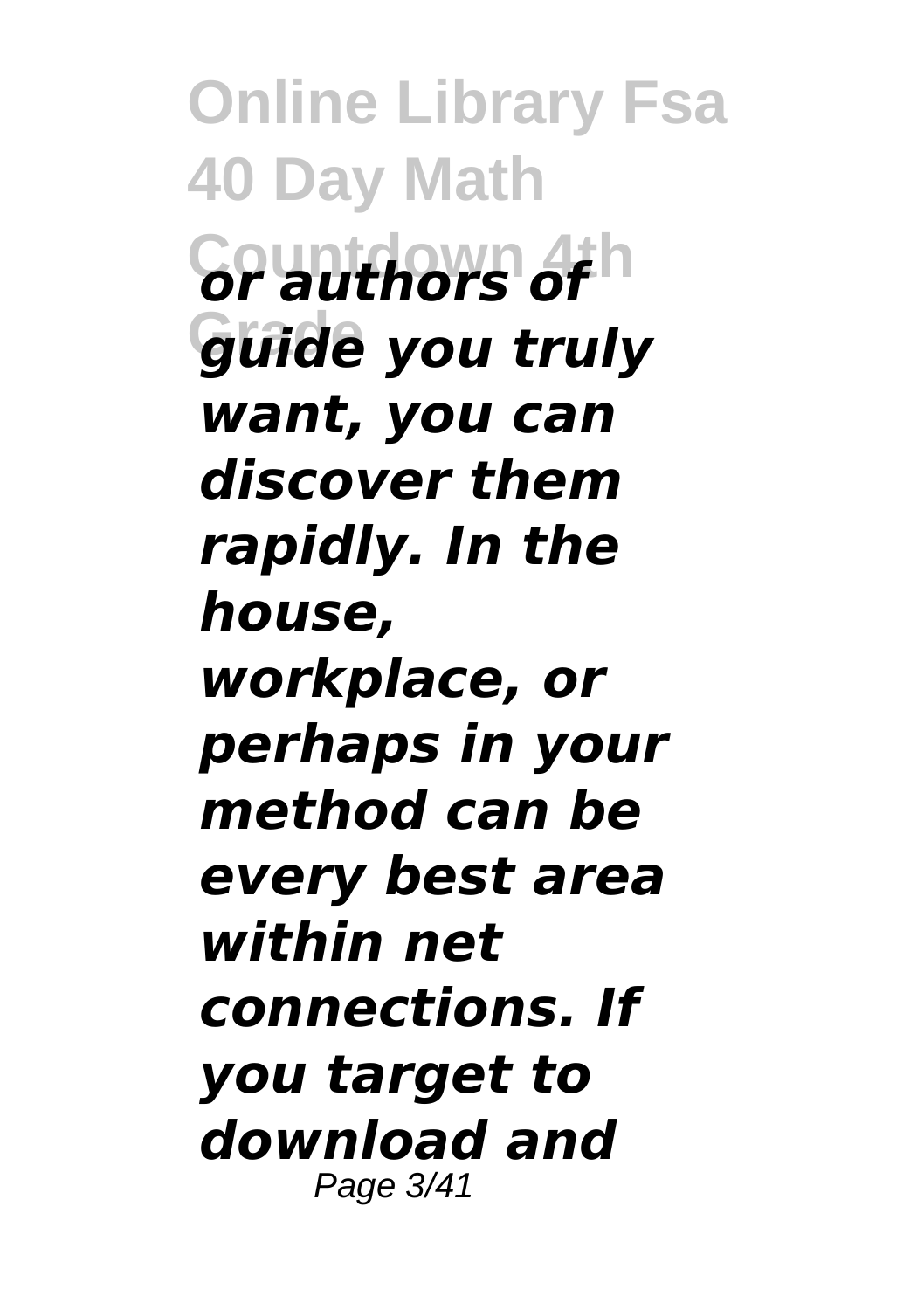**Online Library Fsa 40 Day Math Countdown 4th** *install the fsa 40* **Grade** *day math countdown 4th grade, it is certainly easy then, past currently we extend the connect to buy and make bargains to download and install fsa 40 day math countdown* Page 4/41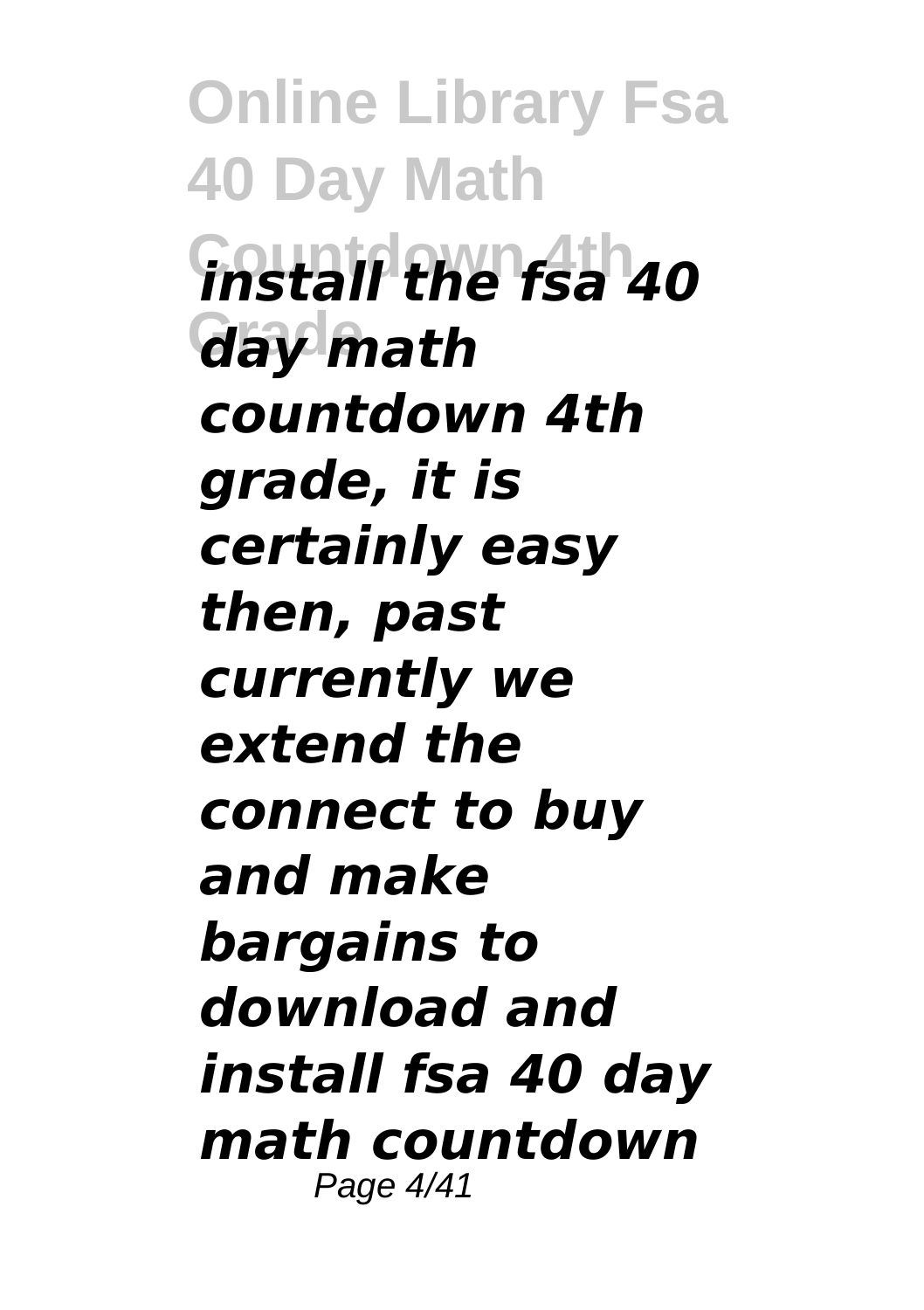**Online Library Fsa 40 Day Math Countdown 4th** *4th grade* **Grade** *appropriately simple!*

*If your books aren't from those sources, you can still copy them to your Kindle. To move the ebooks onto your ereader, connect it to your* Page 5/41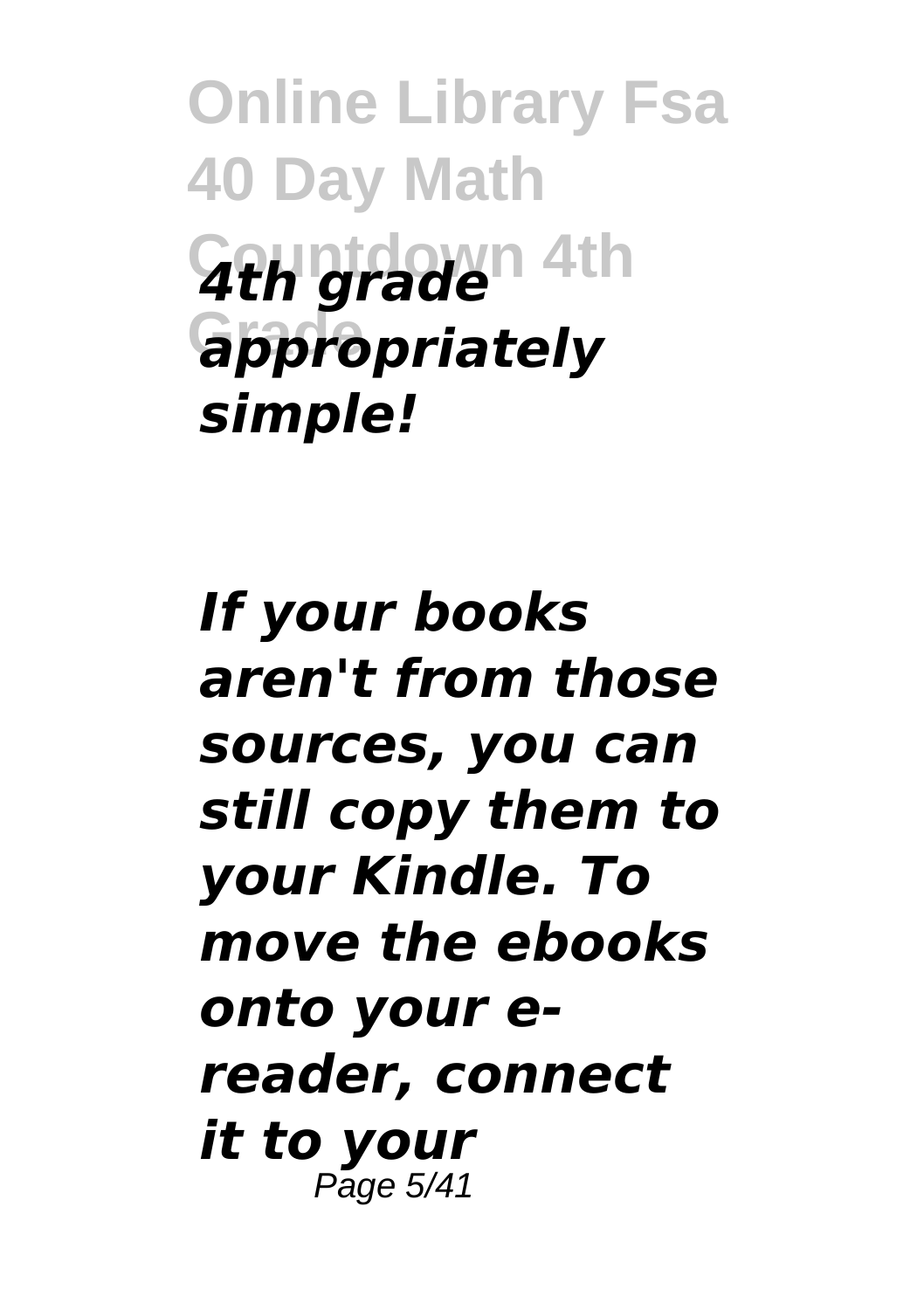**Online Library Fsa 40 Day Math Countdown 4th** *computer and* **Grade** *copy the files over. In most cases, once your computer identifies the device, it will appear as another storage drive. If the ebook is in the PDF format and you want to read it on your* Page 6/41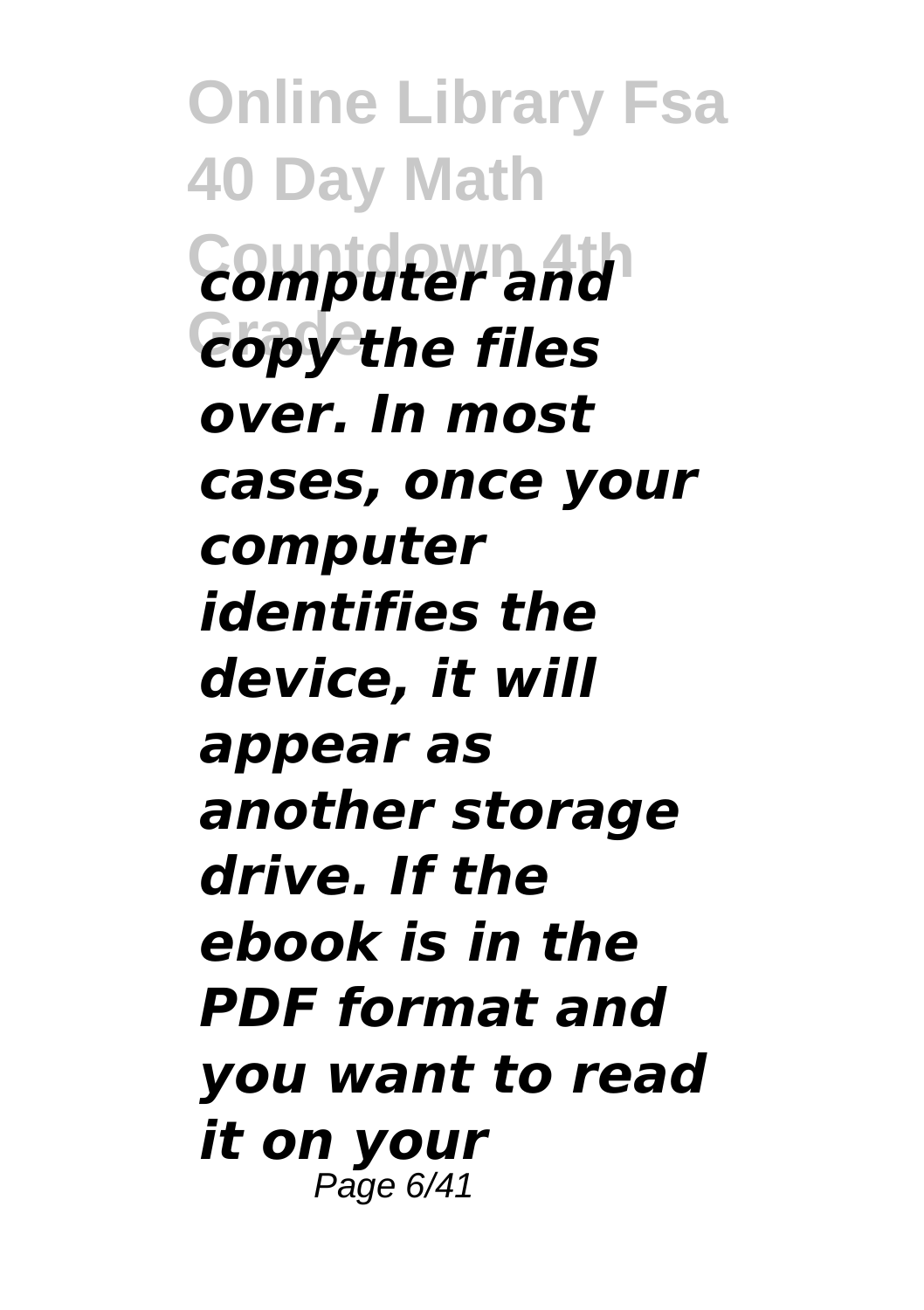**Online Library Fsa 40 Day Math Countdown 4th** *computer, you'll* **Grade** *need to have a free PDF reader installed on your computer before you can open and read the book.*

*Name: Date: Teacher: 40-Day Countdown for* Page 7/41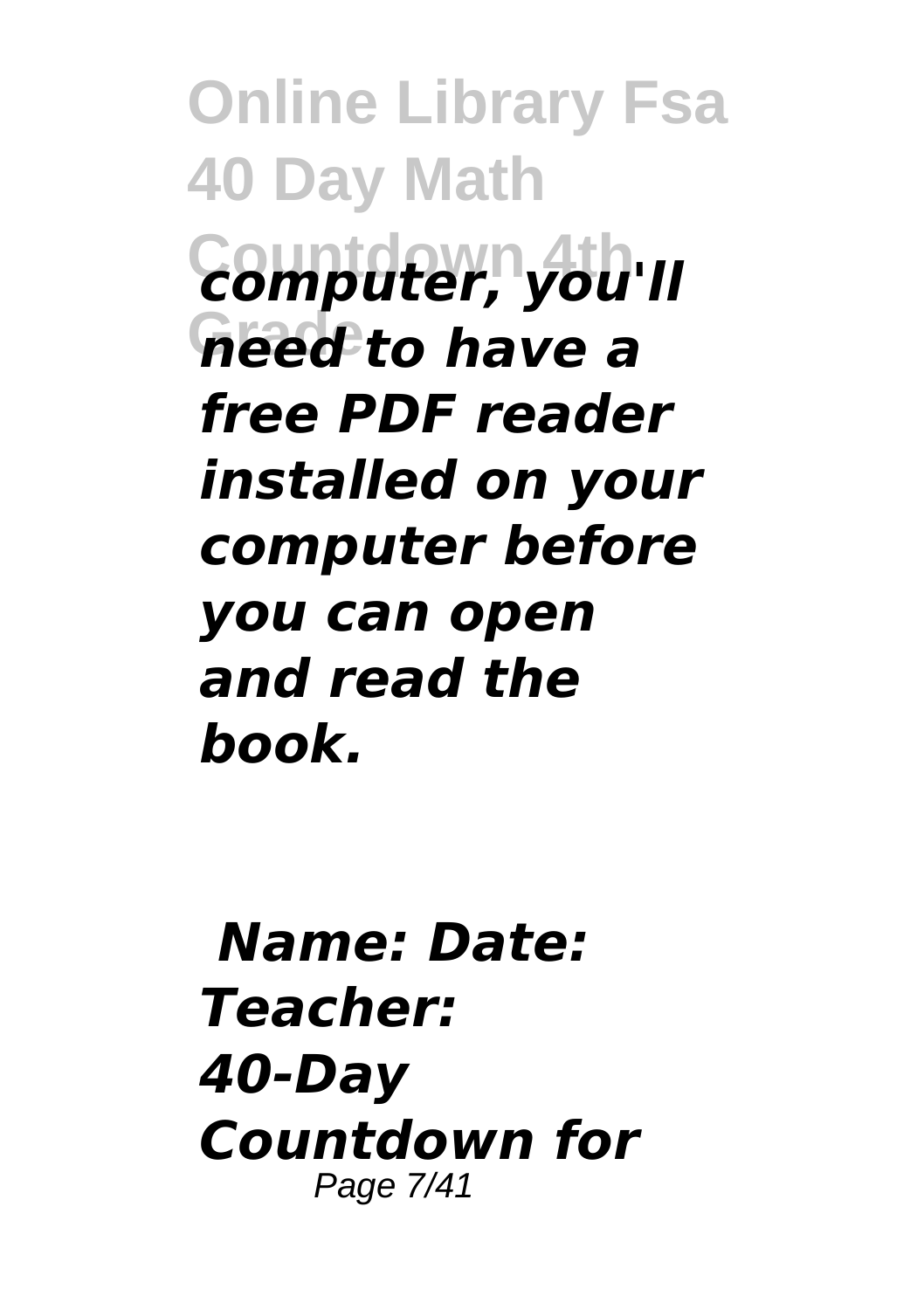**Online Library Fsa 40 Day Math Countdown 4th** *Elementary* **Grade** *Mathematics Region Center II January 2011 Grades 3 – 5 This 40-Day Mathematics Countdown to FCAT 2.0 has been developed as an instructional review resource that provides: o* Page 8/41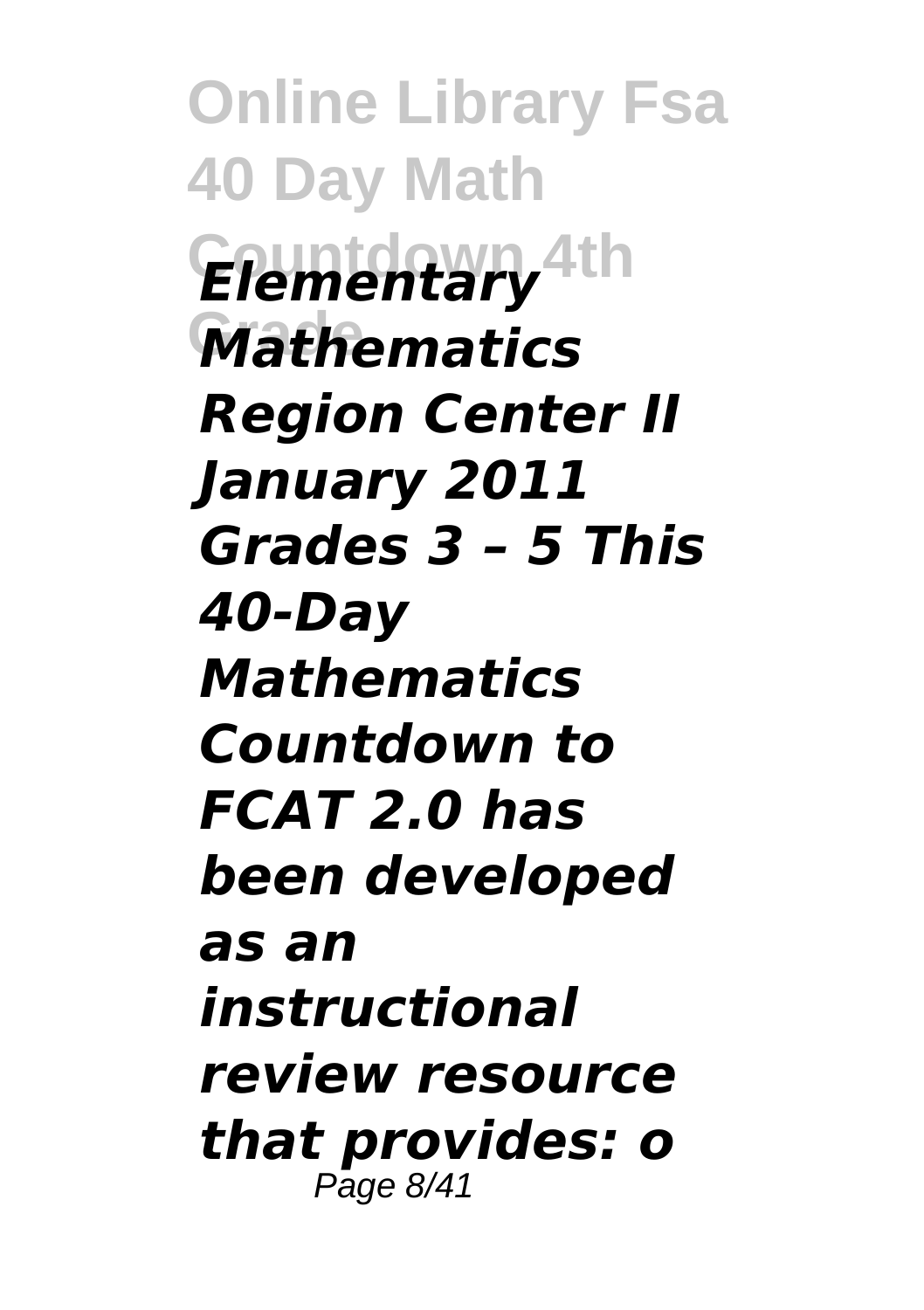**Online Library Fsa 40 Day Math Countdown 4th** *Daily focus on* **Grade** *five benchmark questions covering each tested Big Idea and Supporting Idea.*

*Name: Date: Teacher: 40 day countdown fcat math answers.pdf* Page 9/41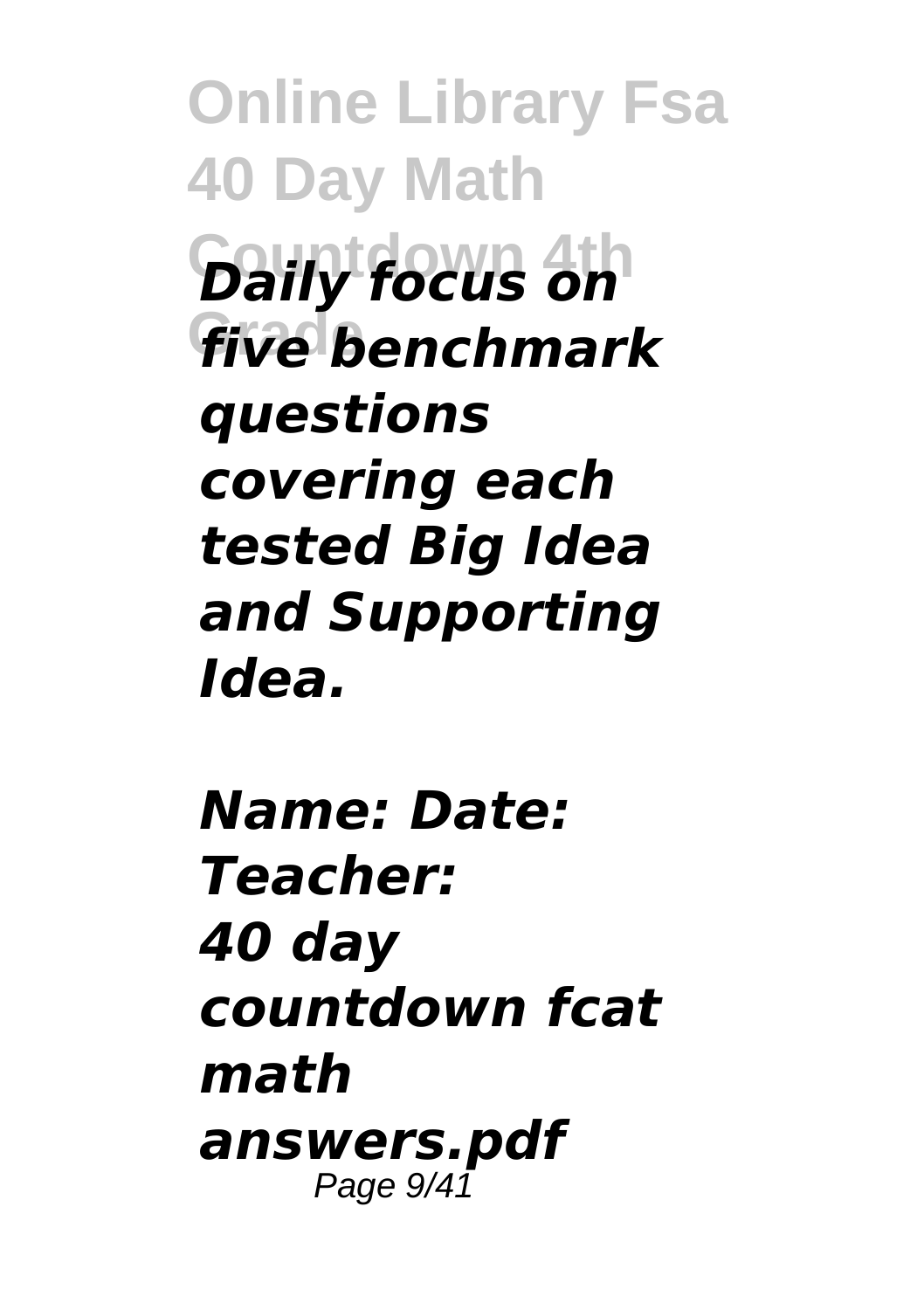**Online Library Fsa 40 Day Math FREE PDF**<sup>n 4th</sup> **Grade** *DOWNLOAD NOW!!! Source #2: 40 day countdown fcat math answers.pdf ... pdf document tagged with 100 day countdown to the 4th grade math fsa. user guide pdf categorized in* Page 10/41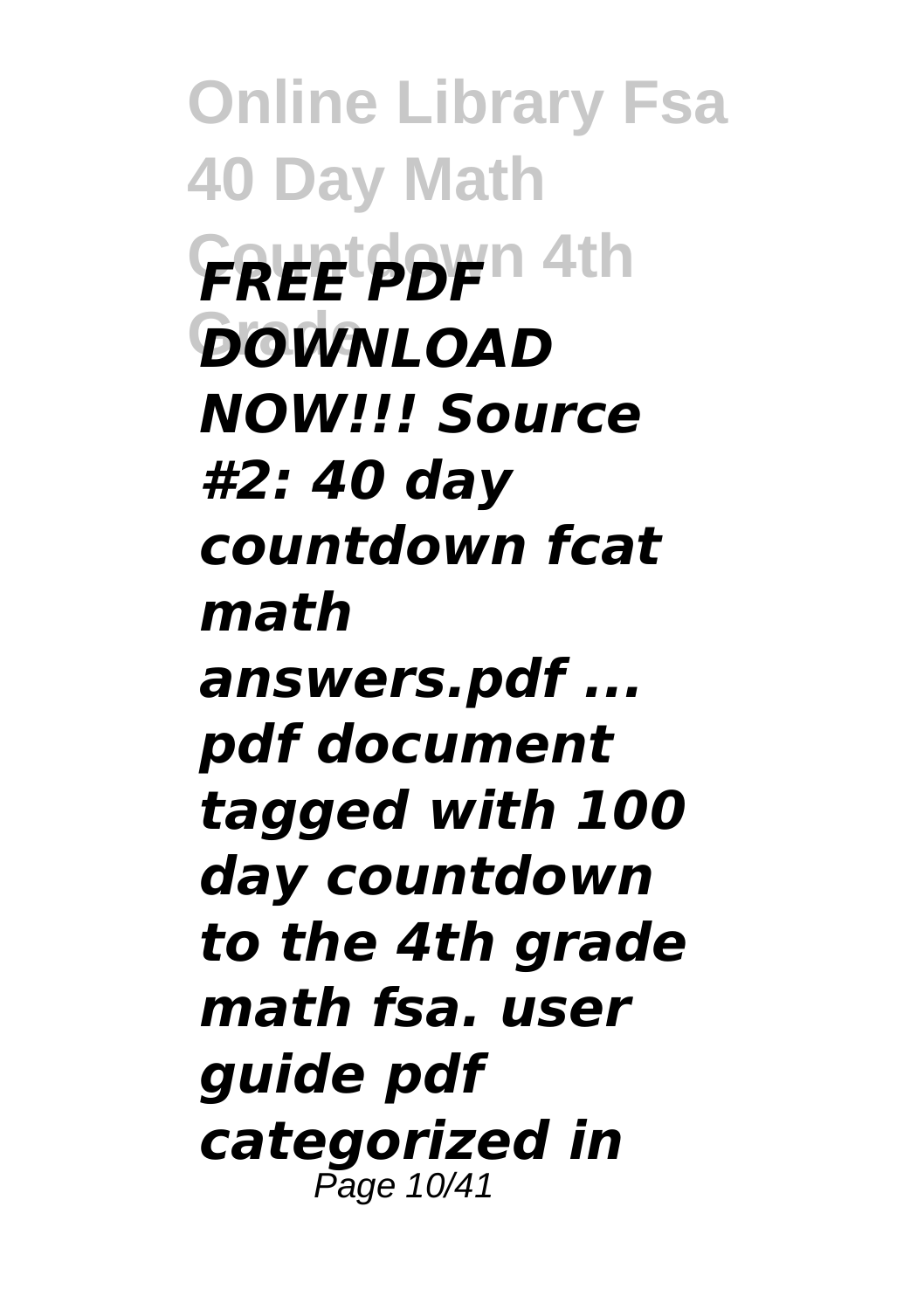**Online Library Fsa 40 Day Math Countdown 4th** *100 day* **Grade** *countdown to the 4th grade math fsa FCAT Explorer www.fc atexplorer.com*

*7 Grade FSA Countdown - Dr. Gundal's Math Class 8th Grade Math: Week 1 FSA Countdown* Page 11/41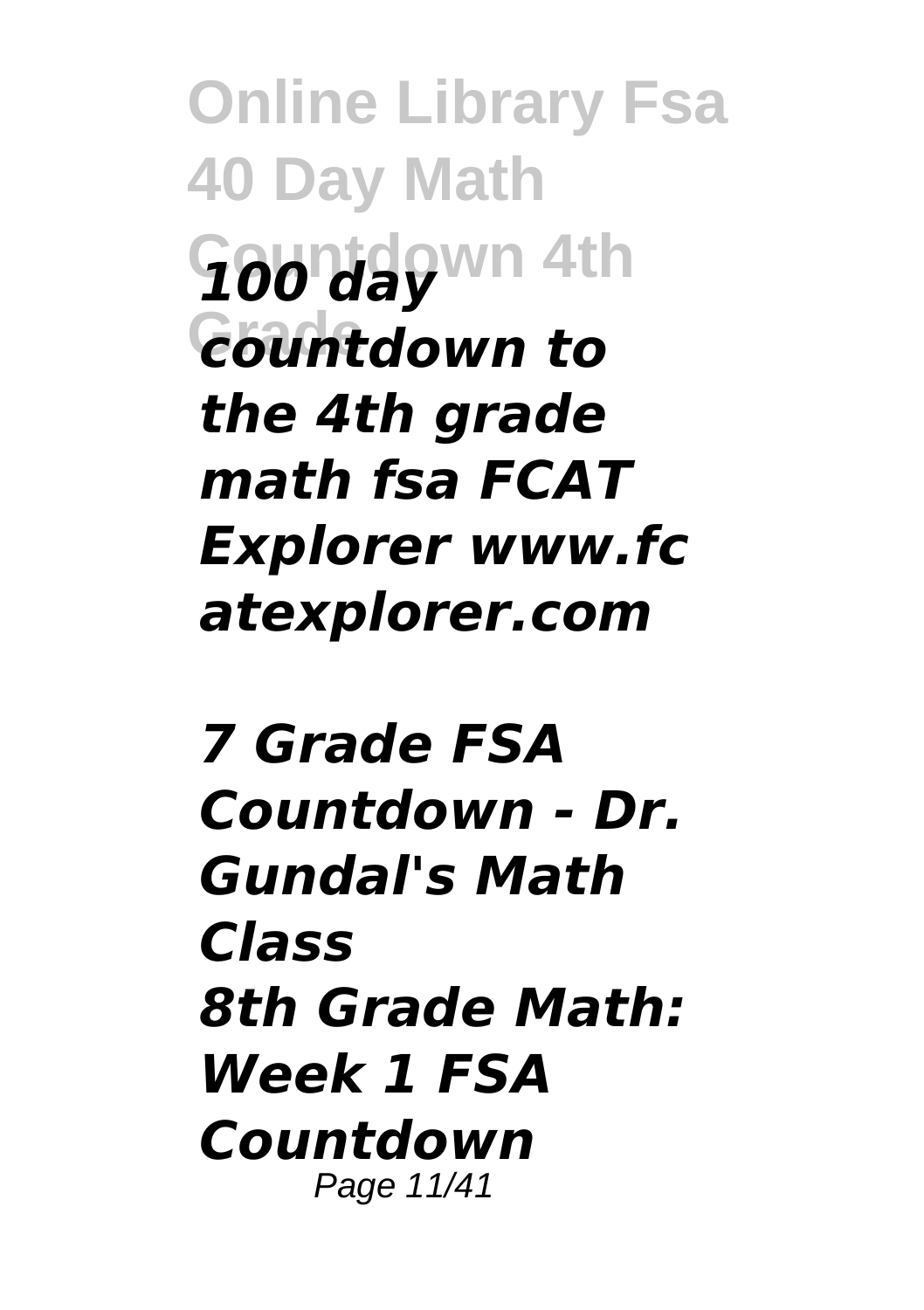**Online Library Fsa 40 Day Math Countdown 4th** *Period: \_\_\_\_\_* **Seminole County** *Public Schools - DTL Updated: February 12, 2015 Day 1 1. 8.EE.1.3 A lab has two bacteria cultures. Culture A contains 8×104 bacteria, and Culture B contains 4×106 bacteria. How do* Page 12/41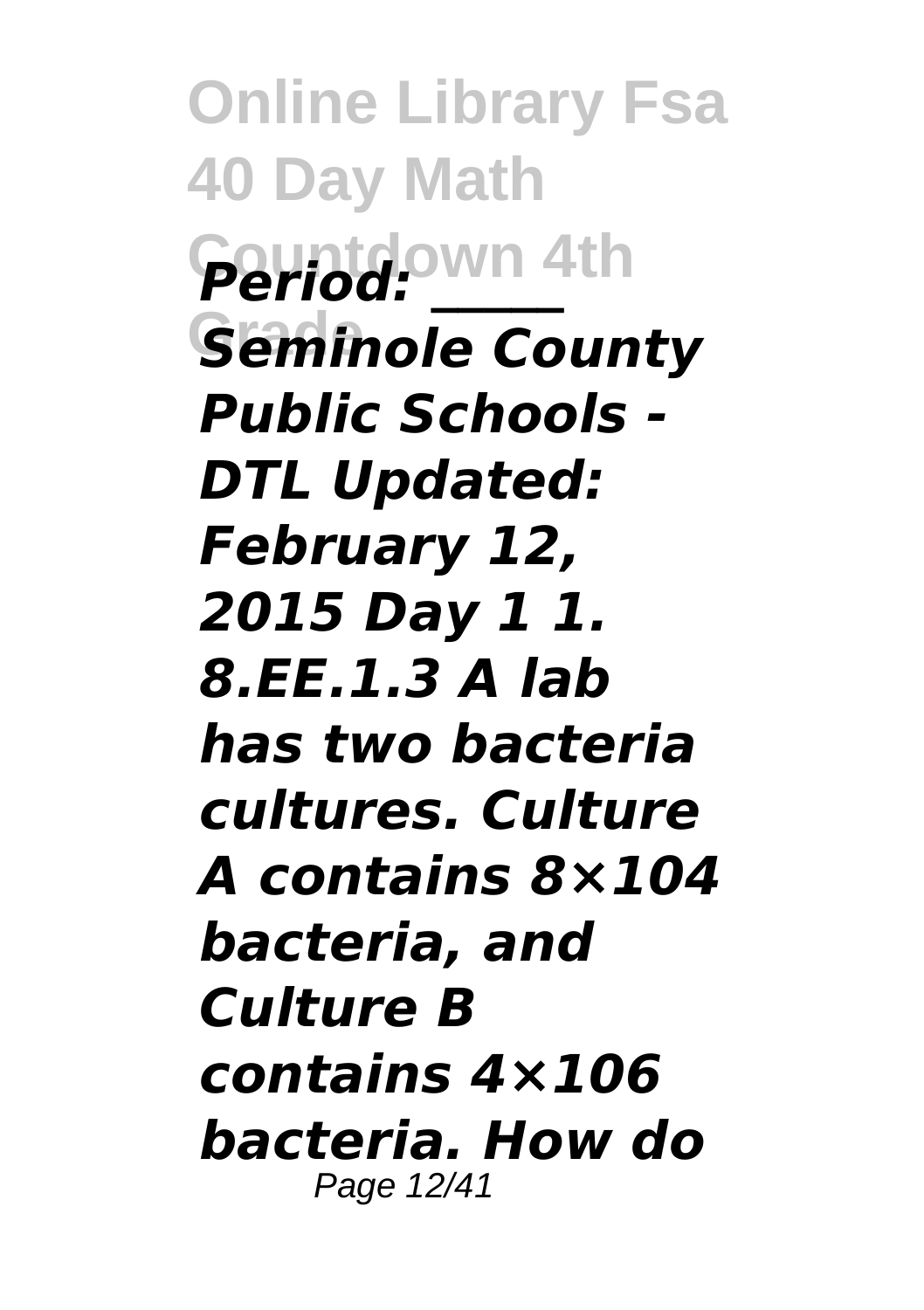**Online Library Fsa 40 Day Math Countdown 4th** *the two cultures*  $F$ compare in size? *A. Culture A contains twice as many bacteria as Culture B.*

*EOC FSA Warmups Key - Ms. Green's Math Classes - Home 6th grade 40 day countdown fcat math free eBook* Page 13/41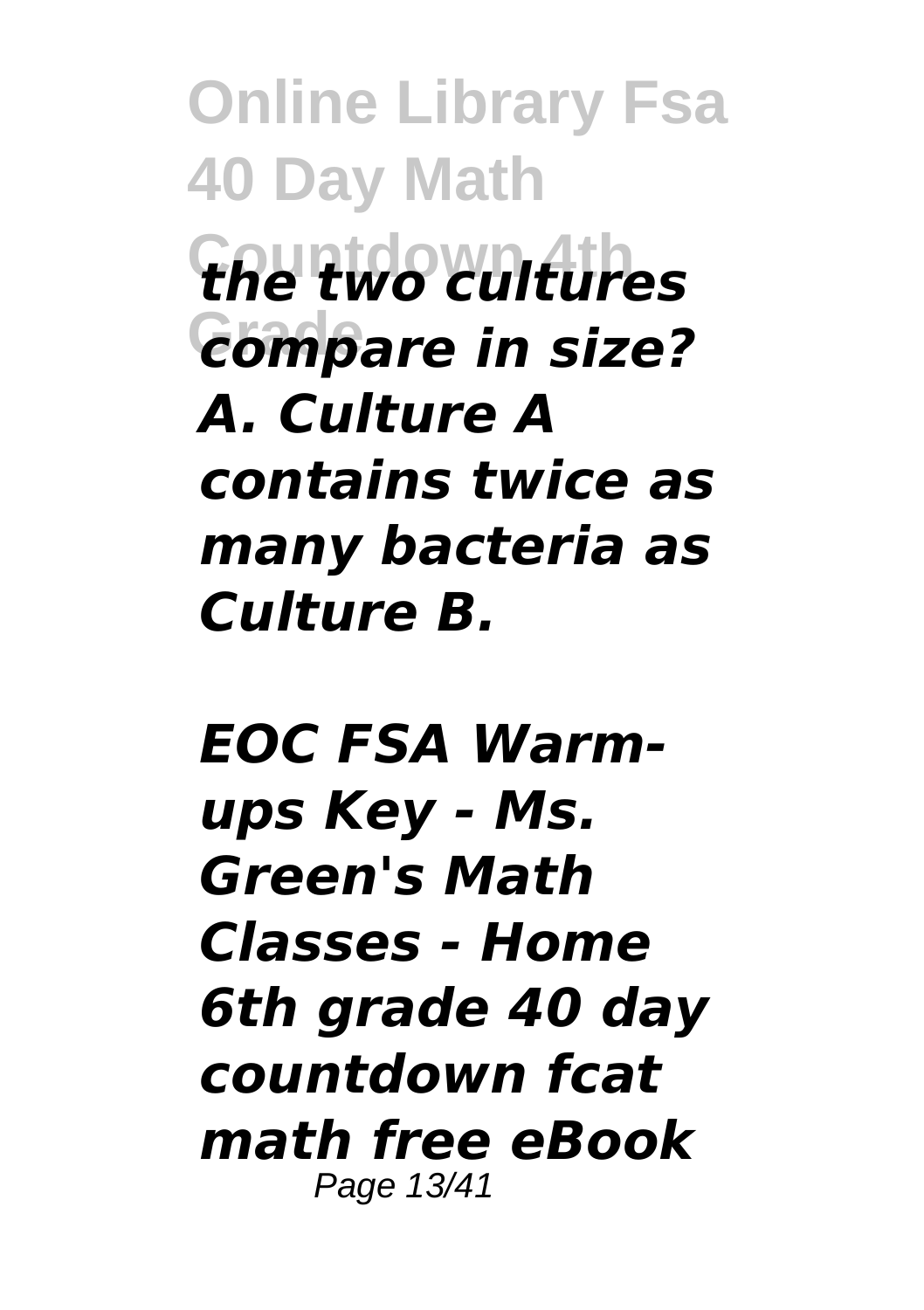**Online Library Fsa 40 Day Math Countdown 4th** *download or read* **Grade** *online on FreeBookez.com - Download State Tested Benchmark Review - Aventura Math 40-Day Countdown to FCAT for 3rd, 4th and 5th grade ...*

## *MAFS 40 Day*

Page 14/41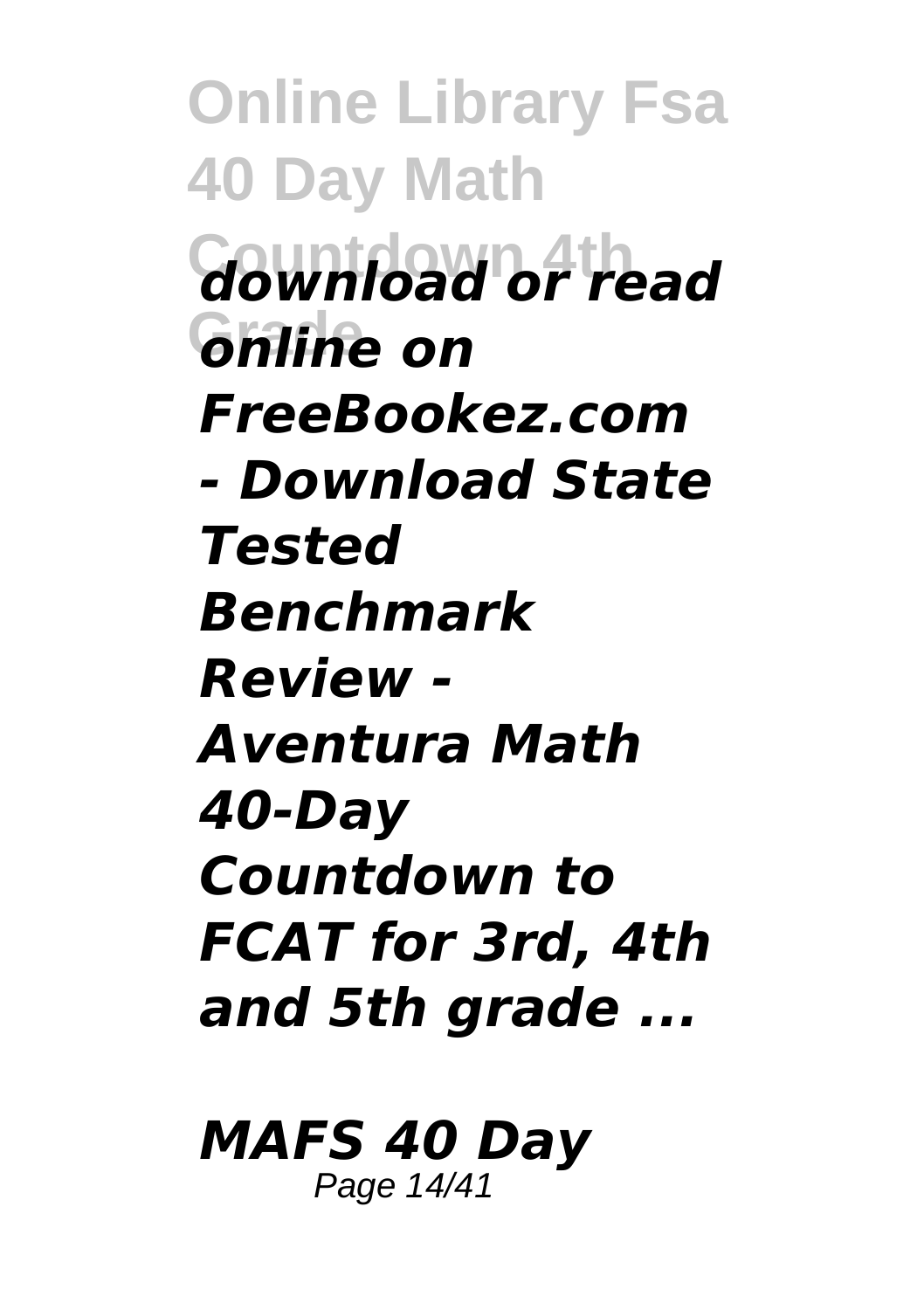**Online Library Fsa 40 Day Math Countdown 4th** *Countdown* **Grade** *Grade 3 | Third grade math, Teaching ... Compiled by the Broward County Public Schools Office of Instruction and Intervention Mathematics, Science, & Gifted Department EOC FSA Warm-ups* Page 15/41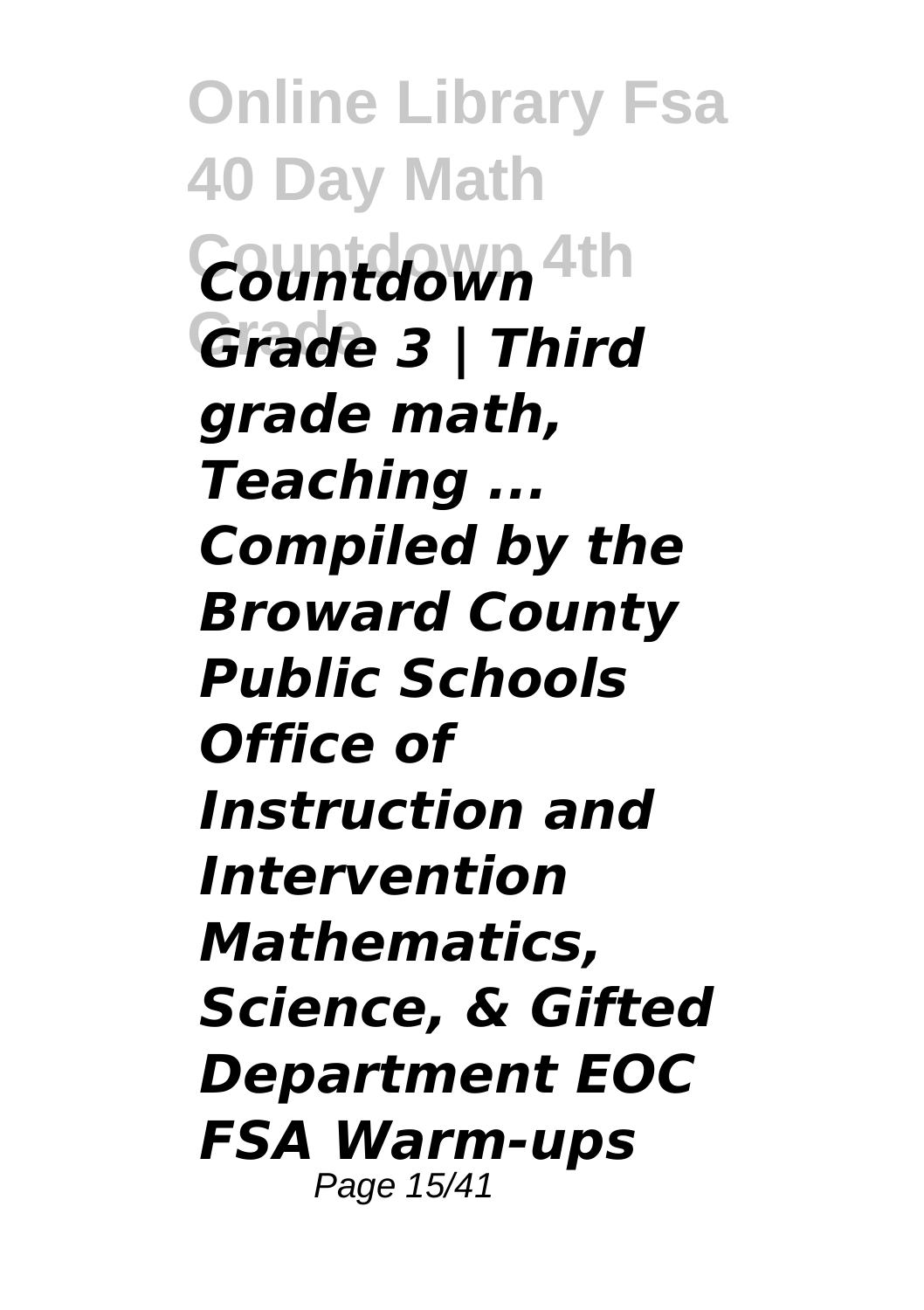**Online Library Fsa 40 Day Math Countdown 4th** *Key* **Grade**

*Name: Date: Teacher: - Weebly EOC FSA Warmups Geometry Name: \_\_\_\_\_ Page 3 Geometry EOC FSA Mathematics Reference Sheet ... Geometry EOC FSA Mathematics Reference Sheet* Page 16/41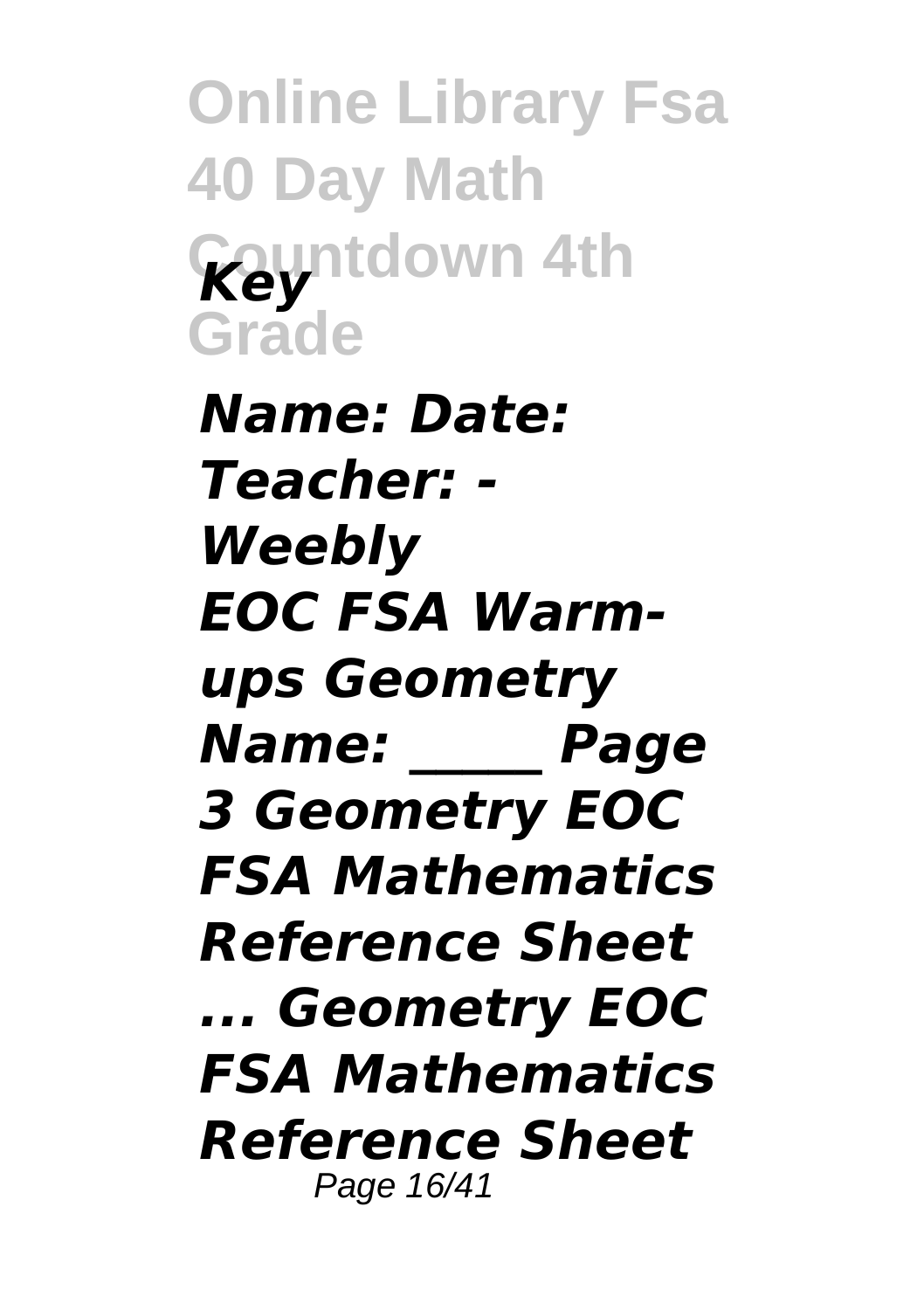**Online Library Fsa 40 Day Math Countdown 4th** *Formulas sin A°* **Grade** *= ... Geometry EOC FSA Warmups: 40 Day Countdown Day 1 \_\_\_\_ 1 A a reflection across line r B a reflection across line s C a rotation of 90° clockwise about point P*

Page 17/41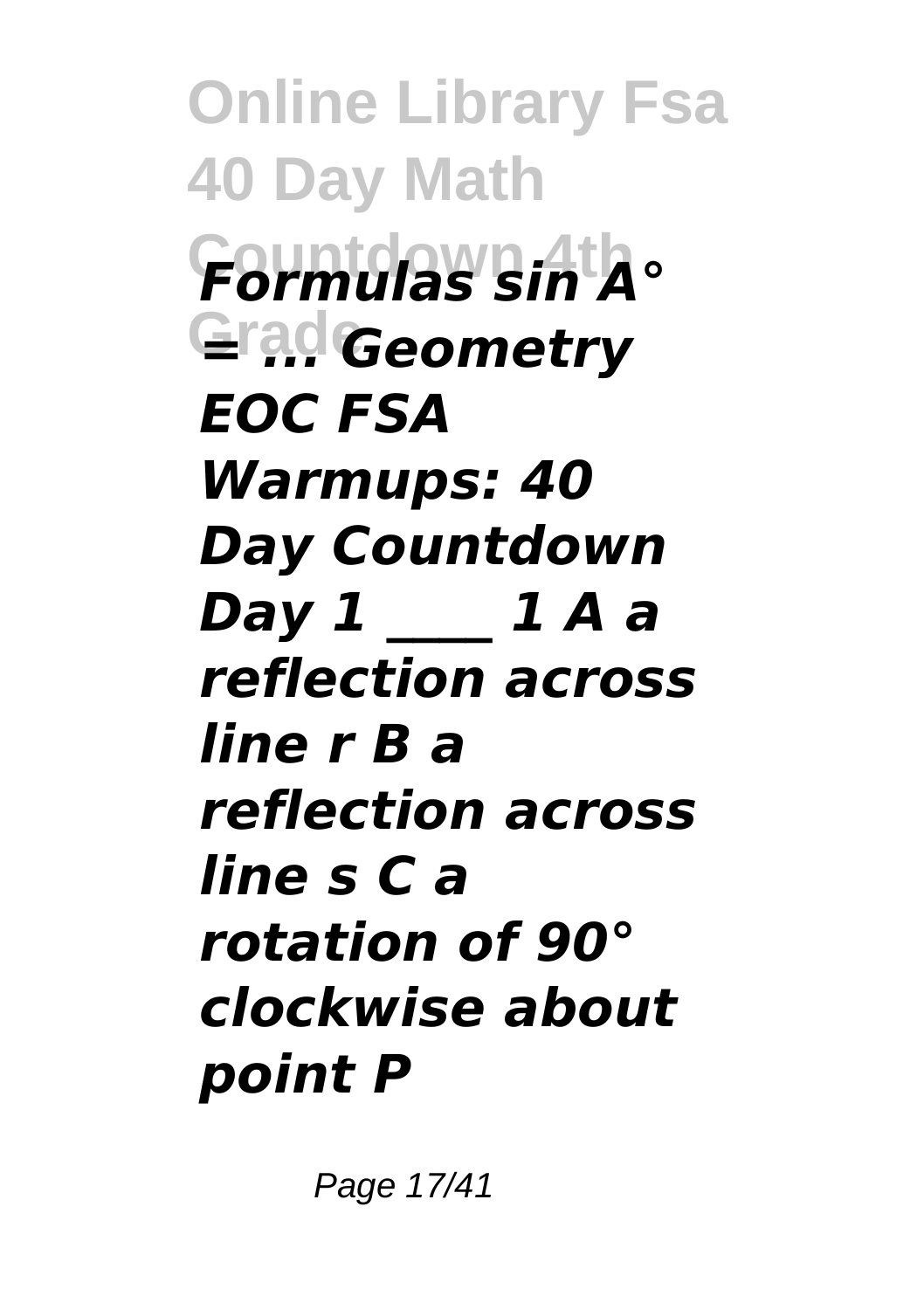**Online Library Fsa 40 Day Math Countdown 4th** *40 day* **Grade** *countdown to fcat math 8th - Bing (8 Weeks = 40 School Days) GRADE 5 Mathematics Regional Center II ... Countdown Week 1 Day - 1 - Regional Center II - December 2007 1)* Page 18/41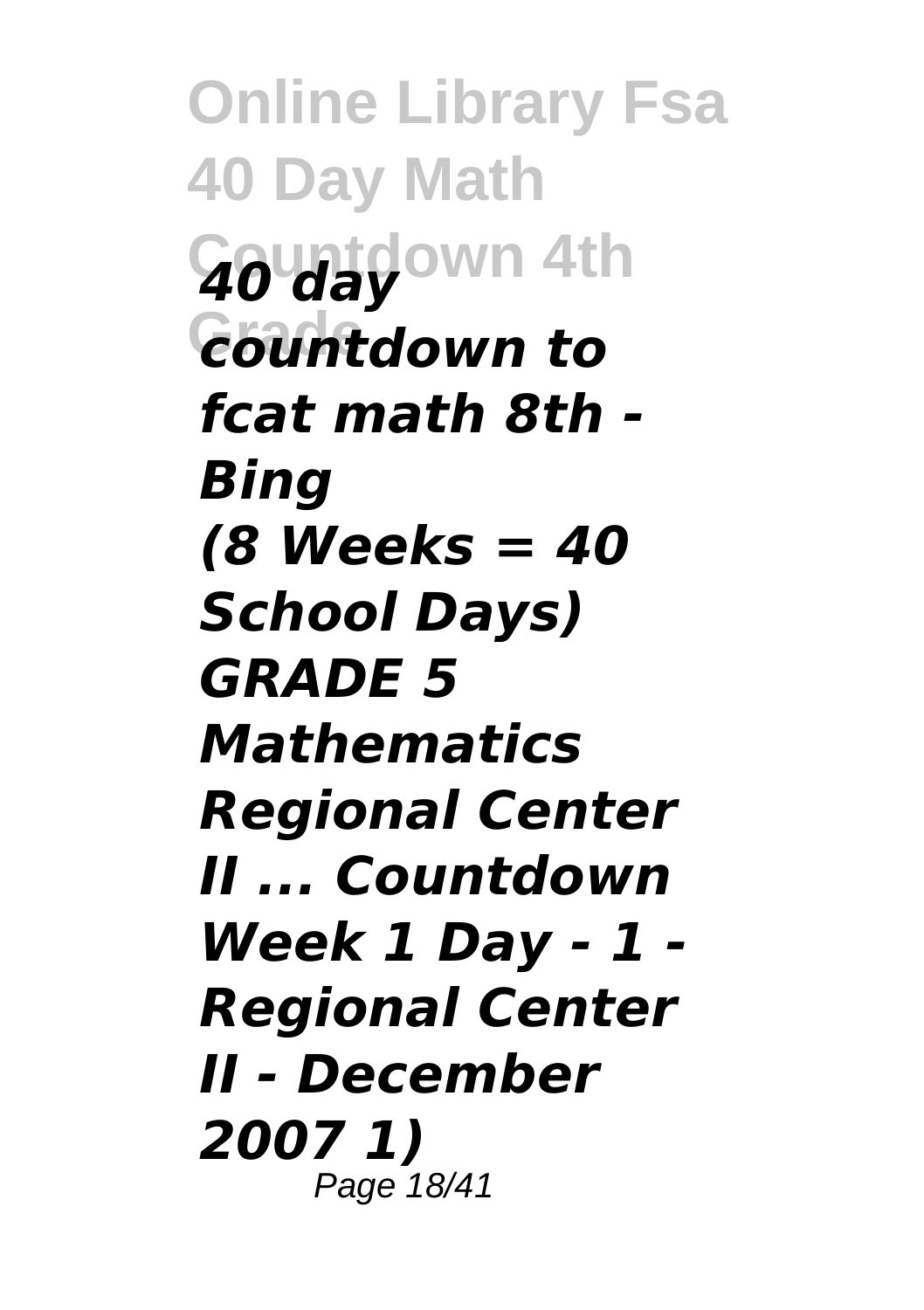**Online Library Fsa 40 Day Math MA.A.1.2.2** 4th **Samantha baked** *a dessert for her class using the recipe shown below. Samantha used the least amount of which ingredient?*

*6 Grade FSA Countdown - Dr. Gundal's Math Class* Page 19/41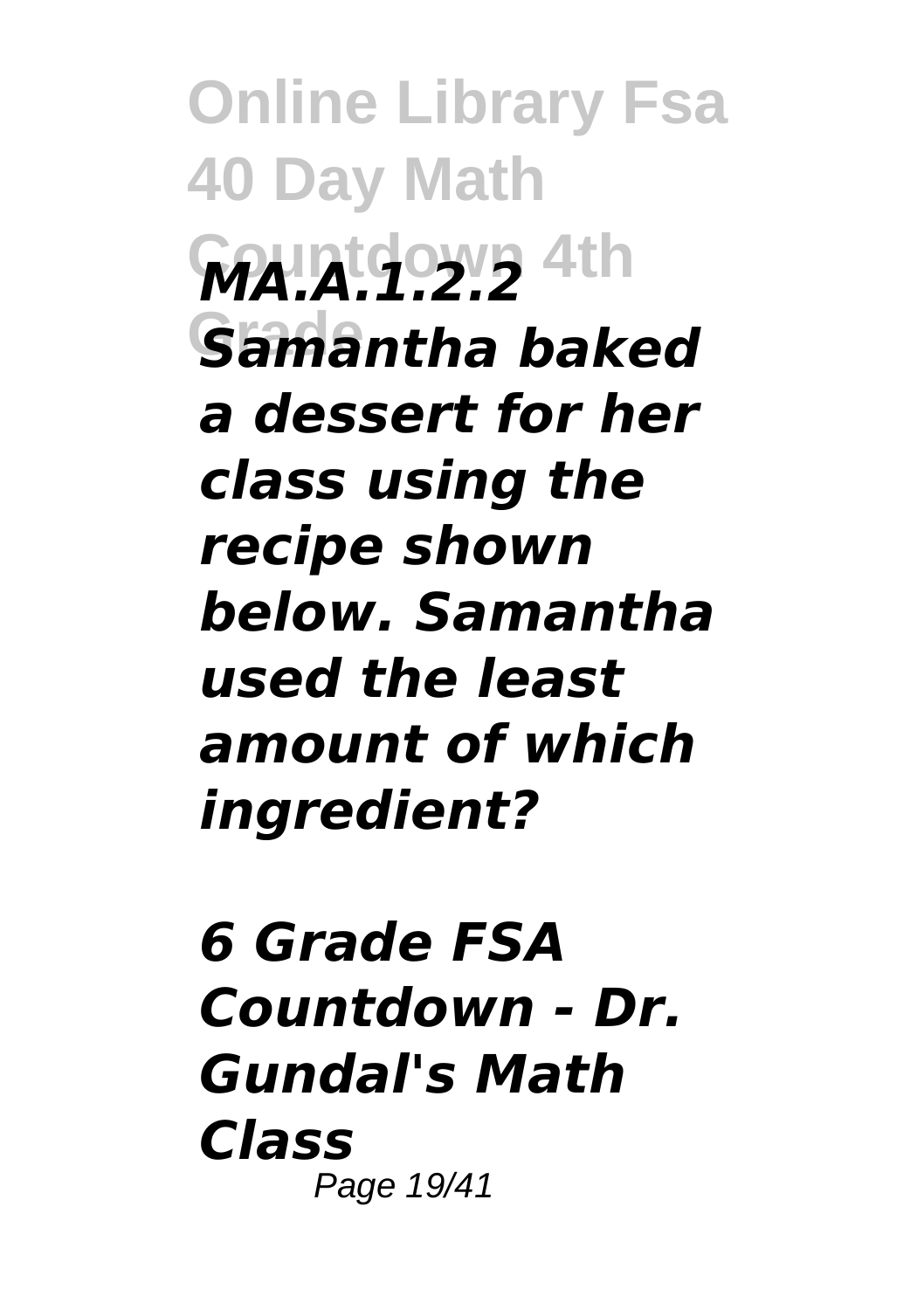**Online Library Fsa 40 Day Math Countdown 4th** *100 Day Countdown to the 5th Grade Math FSA – Day 42 . Page 43 MAFS.5.NBT.1.1 4. 1. Select all the statements below that are true. ⃝ 30 is 1 10 of 300 ⃝ 0.034 is 100 times as much as 340* □ *1,000 is 10 times* Page 20/41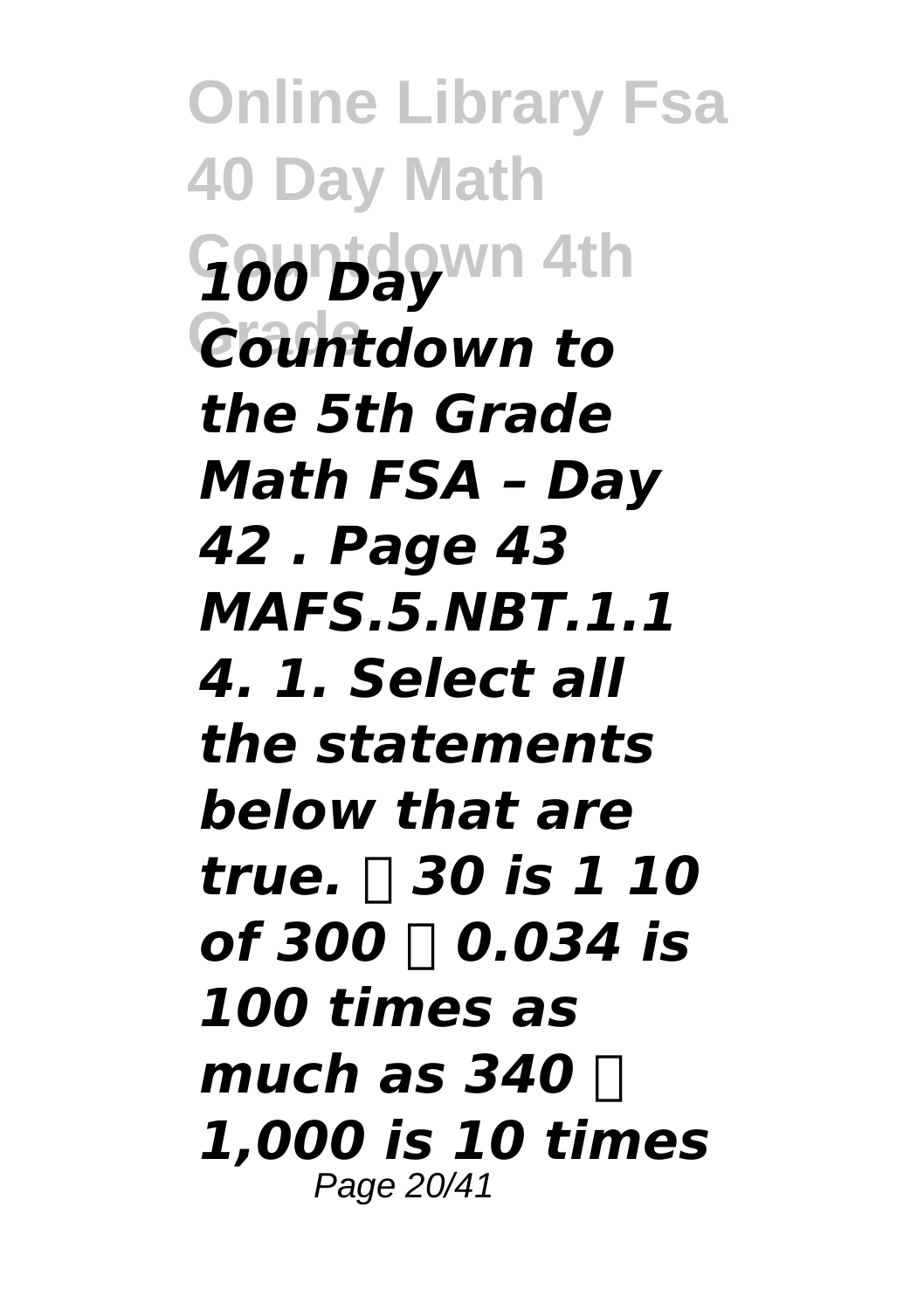**Online Library Fsa 40 Day Math Countdown 4th** *as much as 100 ⃝* **Grade** *6,900 is 10 times as much as 69. ⃝ 140 is 1 10*

*EOC FSA Warmups - Ms. Firios MAFS 40 Day Countdown Grade 3. Prepare your third grade students for the Mathematics Florida* Page 21/41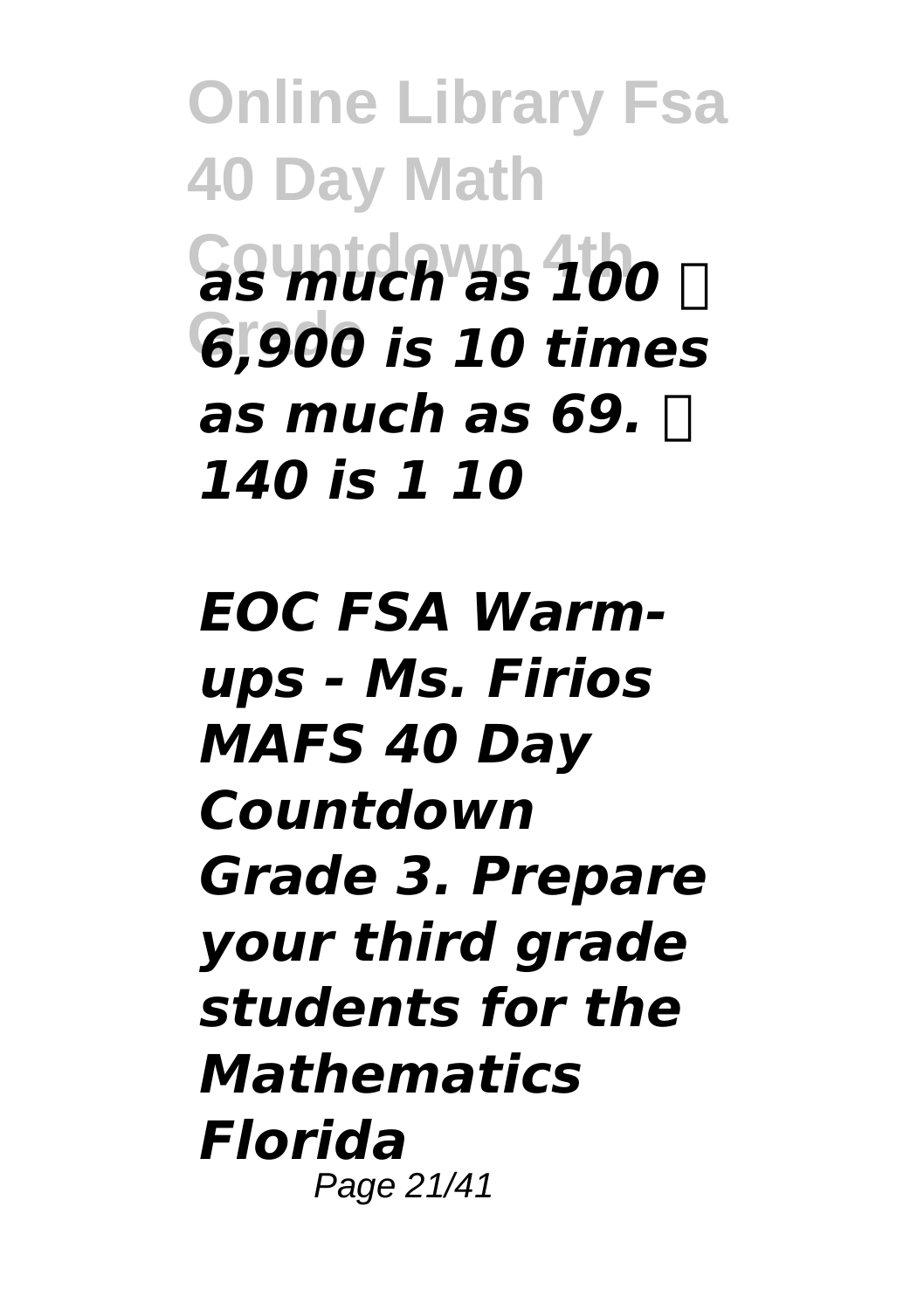**Online Library Fsa 40 Day Math Countdown 4th** *Assessment by* **Grade** *exposing them to the test-item specification examples provided by the Florida Department of Education. Items have been rearranged in order to expose students to various* Page 22/41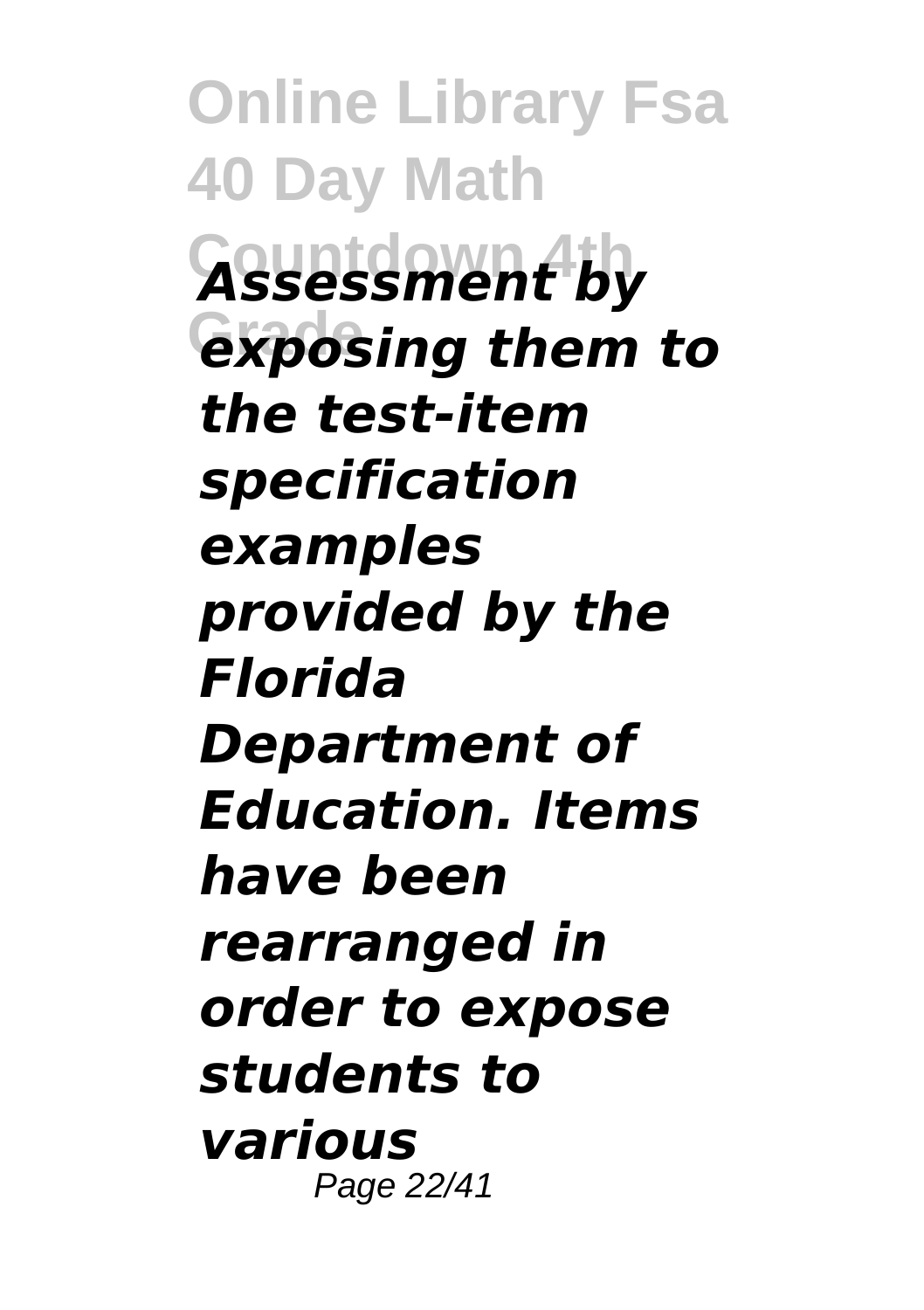**Online Library Fsa 40 Day Math Countdown 4th** *standards on a* **Grade** *daily basis. ... Math FSA (Florida Standards ...*

*8 Week = 40 School Days Page 2/©R. Carlson MAFS.4.NBT.1.1 1. A grocery store has 330 cans of soda. If* Page 23/41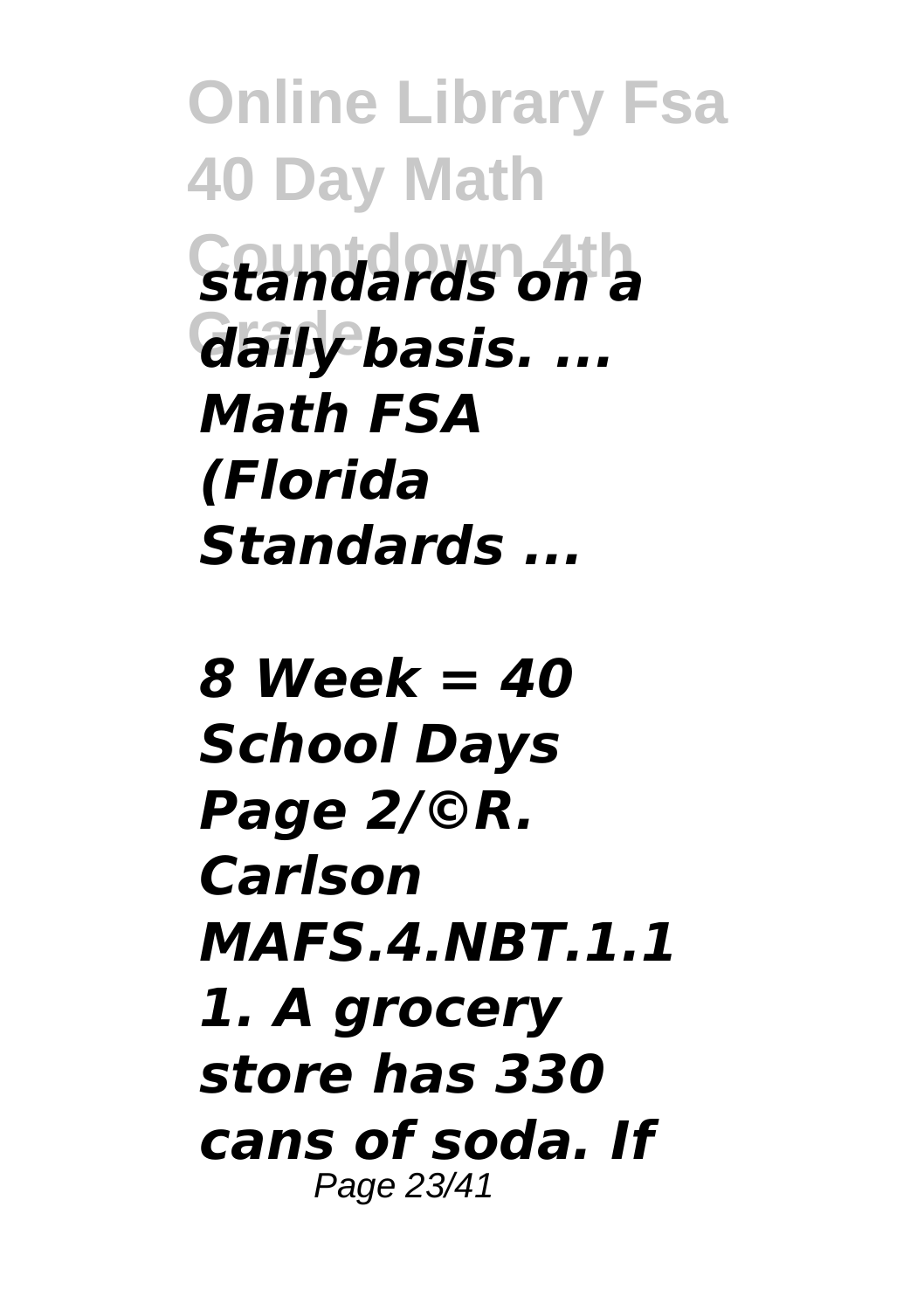**Online Library Fsa 40 Day Math Countdown 4th** *there are 10 cans* **Grade** *of soda in a box how many boxes of soda does the grocery store have?*

*Fsa 40 Day Math Countdown Page 2 MAFS.4.OA.1.1 1. Select the statement that* Page 24/41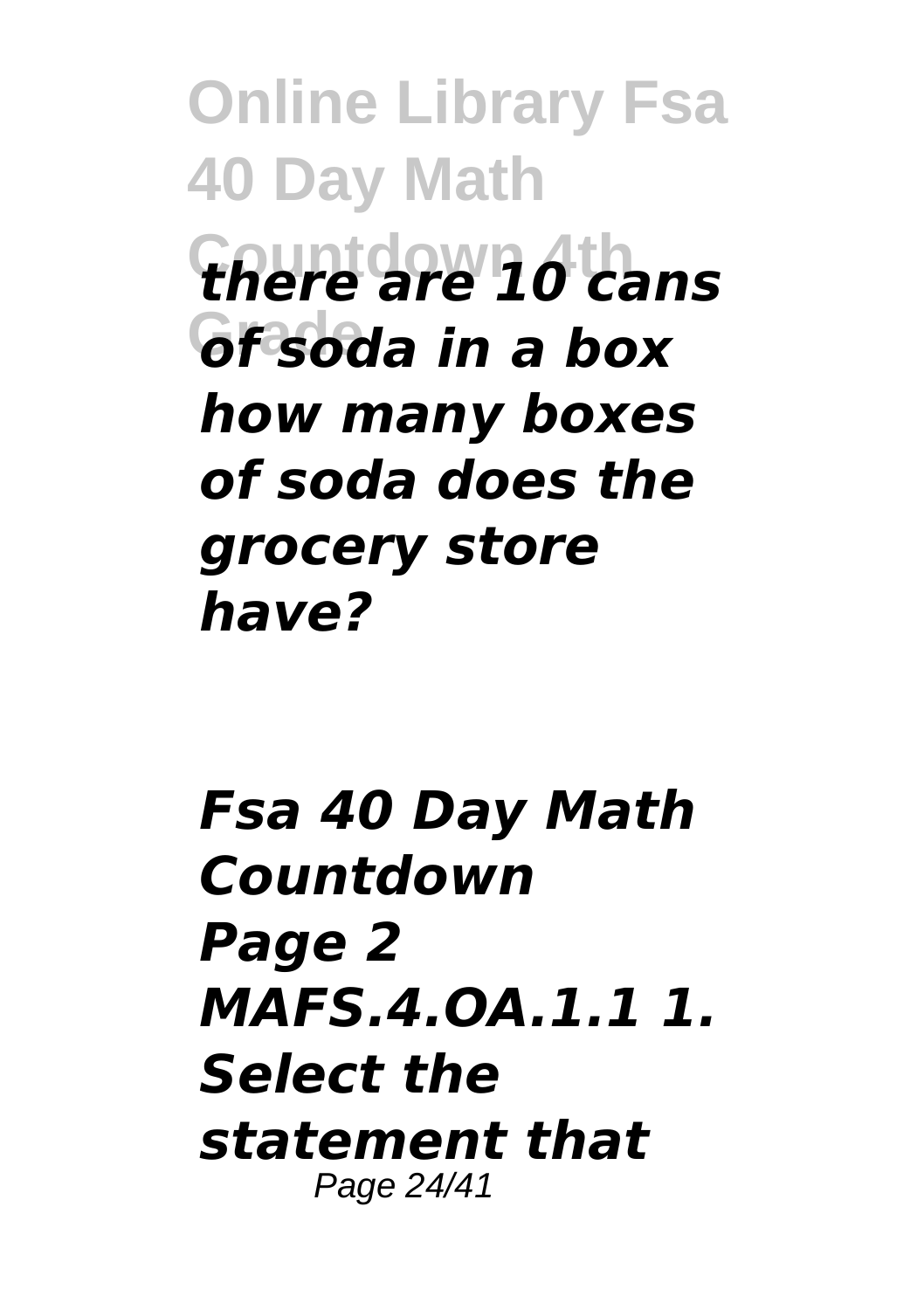**Online Library Fsa 40 Day Math Countdown 4th** *represents 4 x 9* **Grade** *= 36. A. Jordan collected 4 dimes one year and 9 dimes the next year. B. Jordan collected 4 dimes each day for 9 years.*

## *Algebra 1 FSA Countdown - Jackson Heights Math* Page 25/41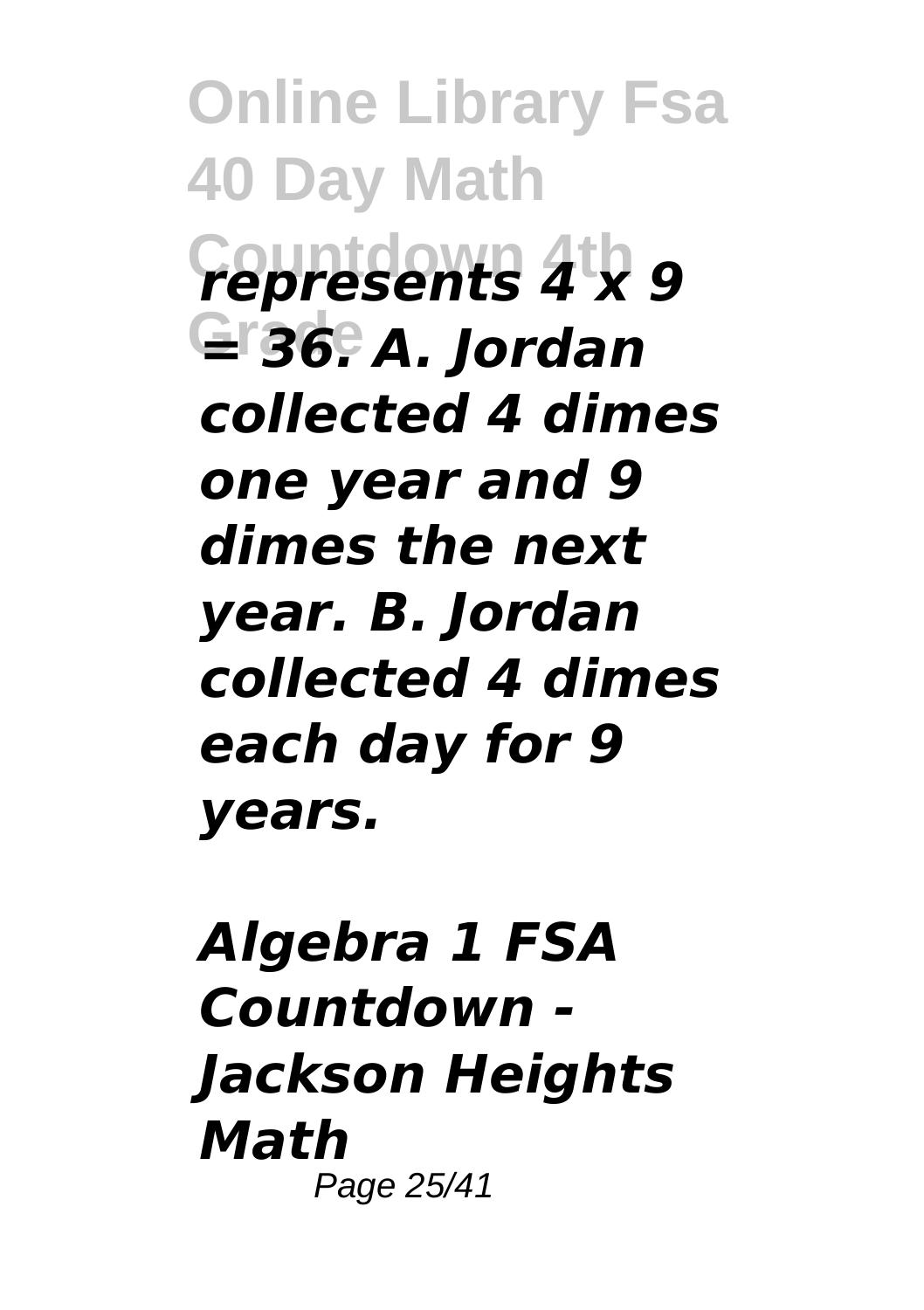**Online Library Fsa 40 Day Math Countdown 4th** *6th Grade Math:* Week 1 FSA *Countdown Period: \_\_\_\_\_ Seminole County Public Schools - DTL Updated: February 12, 2015 Day 3 1. 6.EE.1.1 Write a numerical expression with exponents to describe the sum* Page 26/41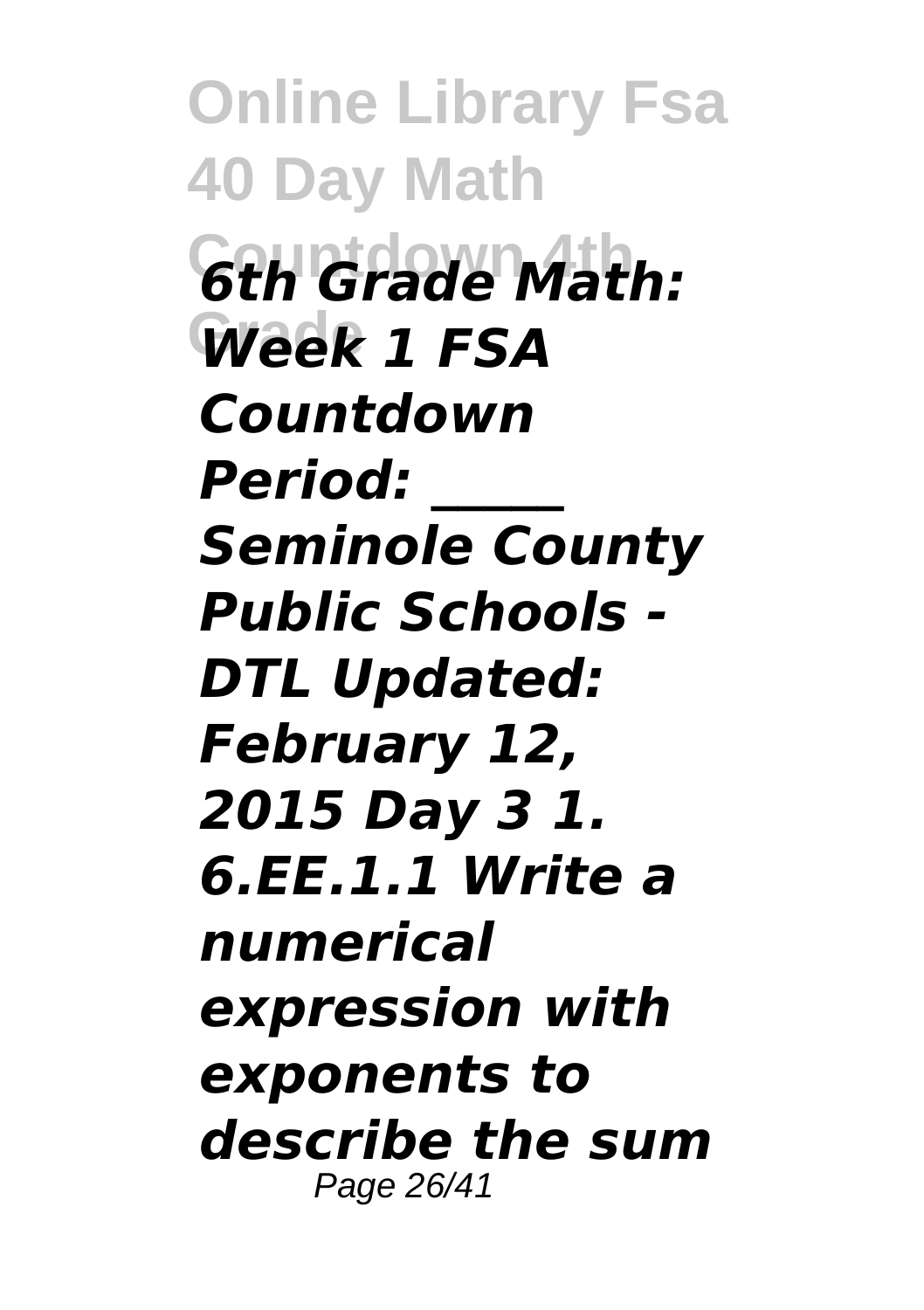**Online Library Fsa 40 Day Math Countdown 4th** *of 3×3× 3×3 and* **Grade** *36. 2. 6.NS.1.1 Gavin drank 3 4 of a liter of orange juice from a container, which was 3 8 of the orange juice*

*40 day countdown fcat math answers - Bing - PDFsDirNN.com* Page 27/41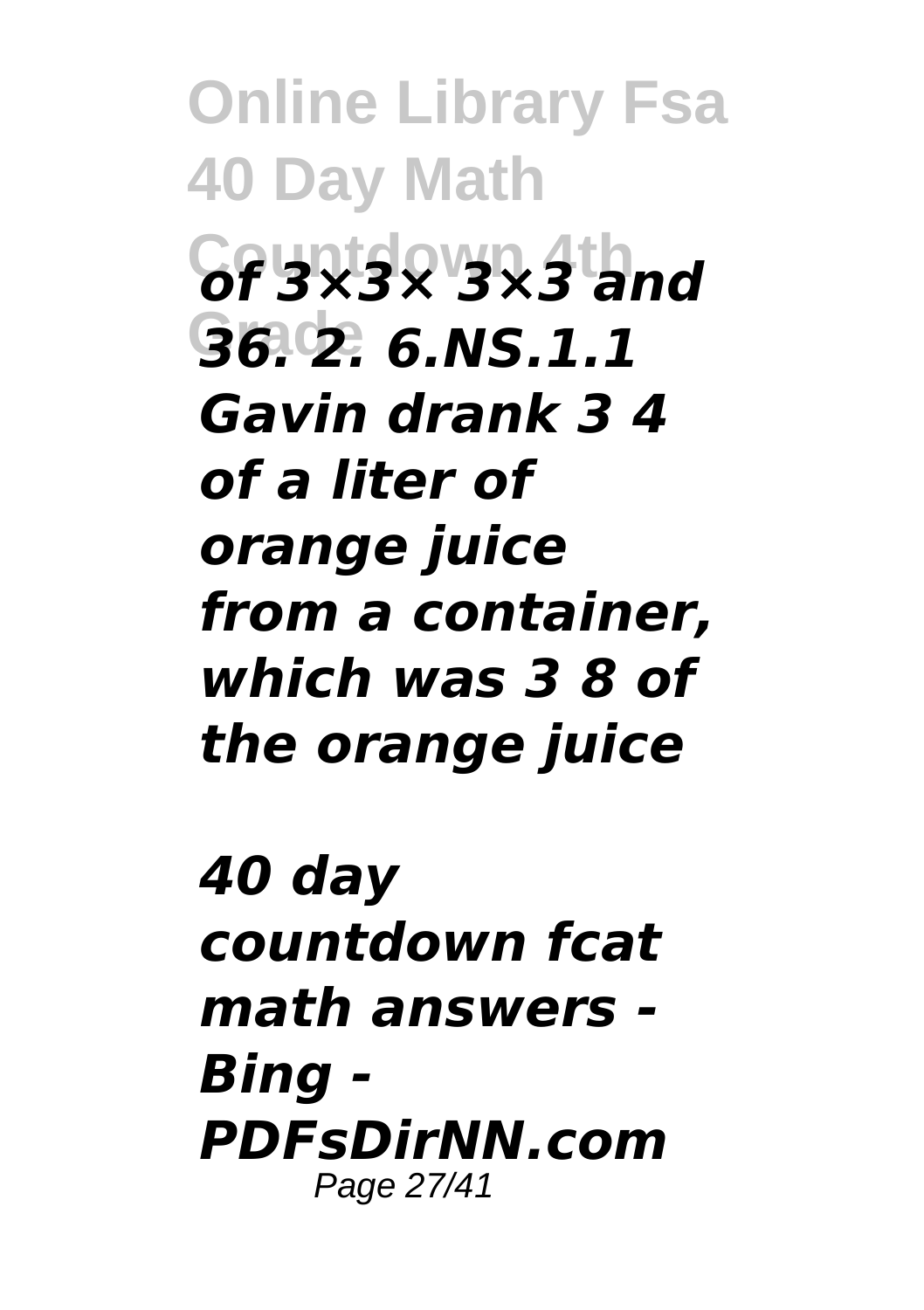**Online Library Fsa 40 Day Math Countdown 4th** *manatee.sp.brev* **Grade** *ardschools.org*

*8 Grade FSA Countdown - Ms. Green's Math Classes - Home Algebra 1: Week 1 FSA Countdown Period: \_\_\_\_\_ Seminole County Public Schools - DTL Updated:* Page 28/41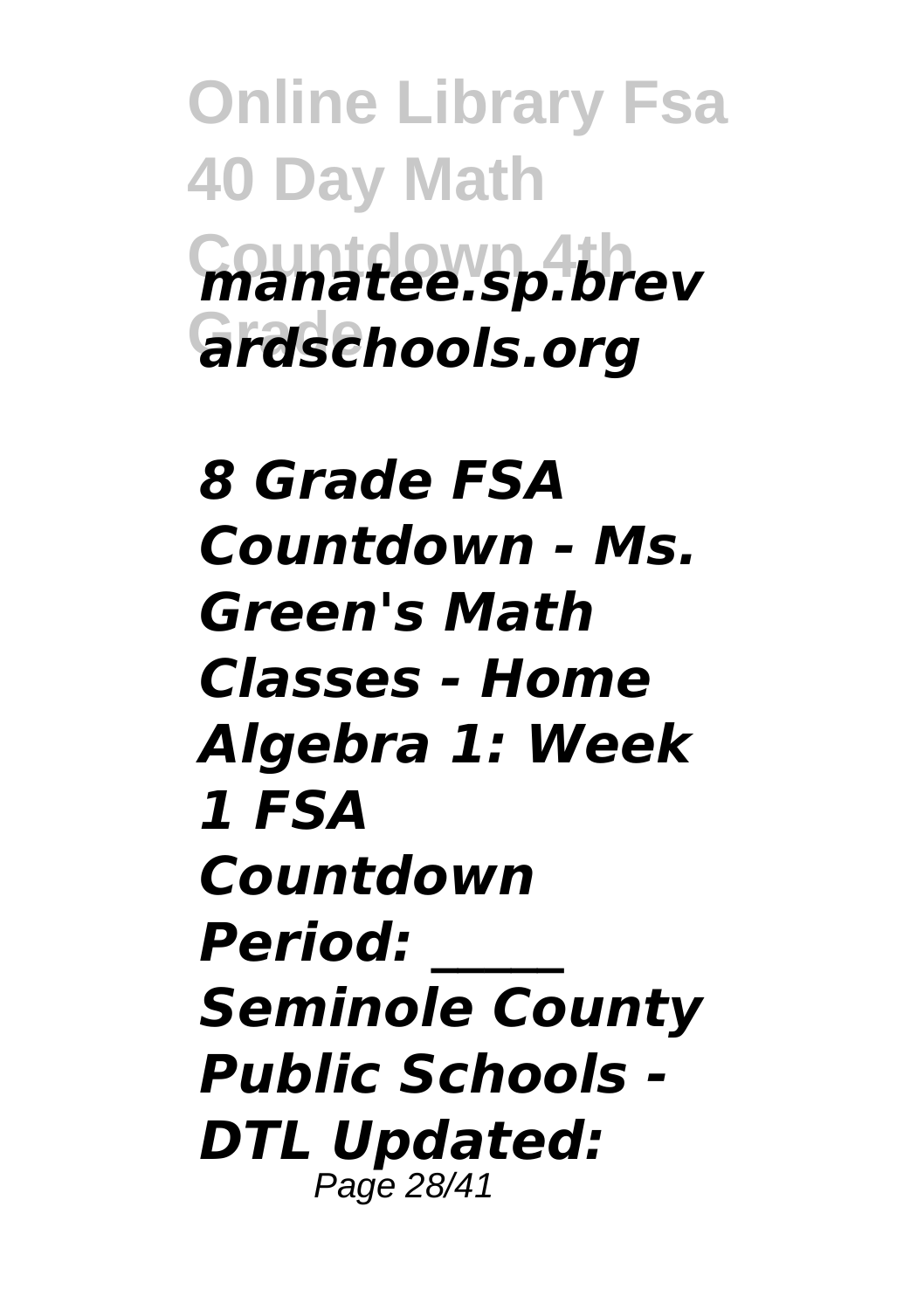**Online Library Fsa 40 Day Math** February 24,th **Grade** *2015 Day 2 1. A-CED.1.3 A high school drama club is putting on their annual theater production. There is a maximum of 800 tickets for the show. The costs of the tickets are \$6 before the* Page 29/41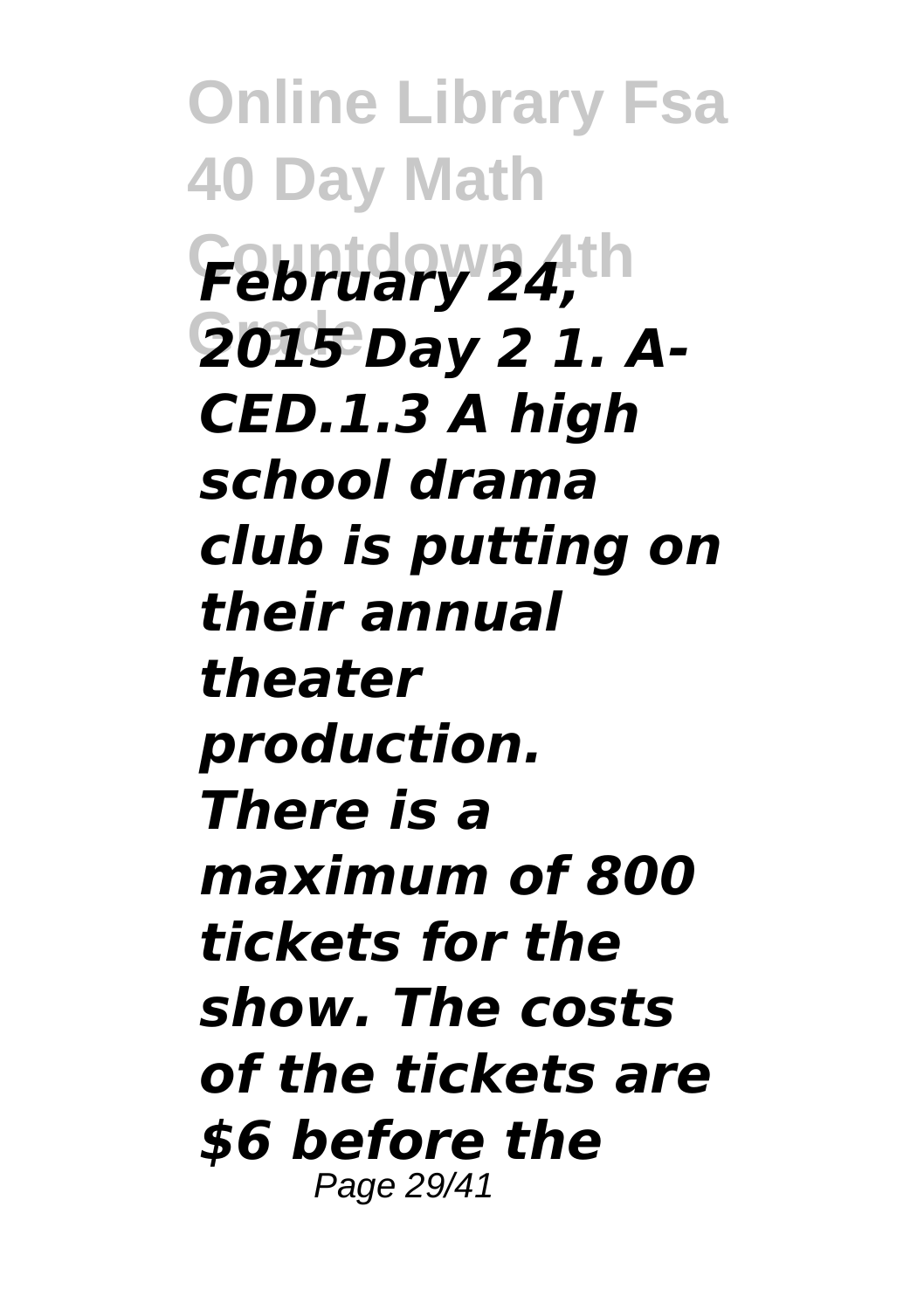**Online Library Fsa 40 Day Math** *day of the show* **Grade** *and \$9 on the day of the show.*

*30 Day Countdown to Math FSA- Grade 5 | Math, Day ... ID: A 4 46 ANS: Possible answers: A reflection across the x-axis, followed by a* Page 30/41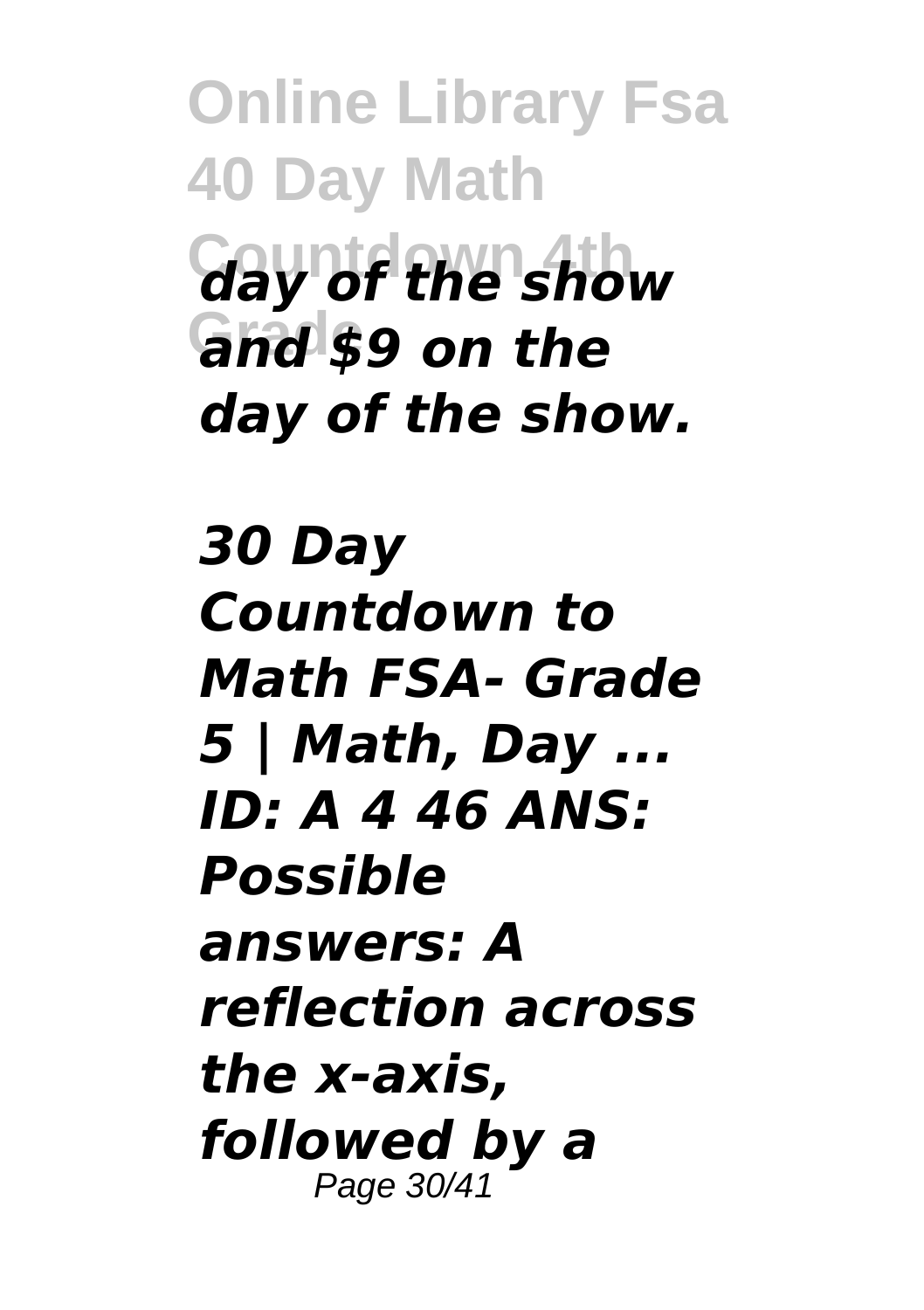**Online Library Fsa 40 Day Math** *dilation with***<sup>th</sup> Grade** *scale factor 2 and center A, followed by a translation 5 units to the left and 1 unit up maps ABC onto XYZ. A translation 5 units to the left and 1 unit up, followed by a reflection across* Page 31/41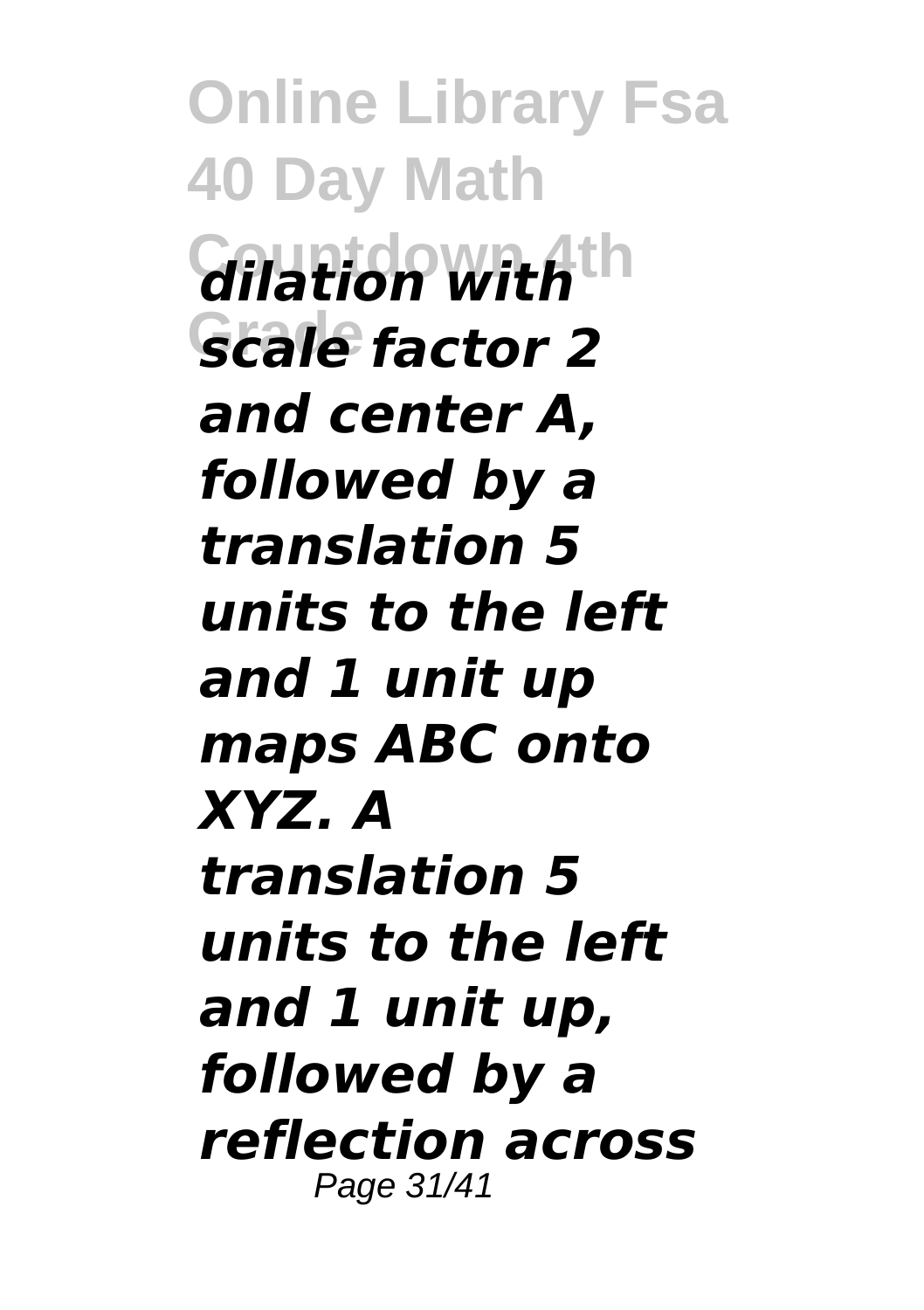**Online Library Fsa 40 Day Math Countdown 4th** *the line* **Grade**

*Name: Date: Teacher: - Brevard Public Schools Name: \_\_\_\_\_ Date: \_\_\_\_\_ Teacher: \_\_\_\_\_ ... Days 36–40 MAFS.5.NF.2.7 Days 41 ... 100 Day Countdown to the 5th Grade* Page 32/41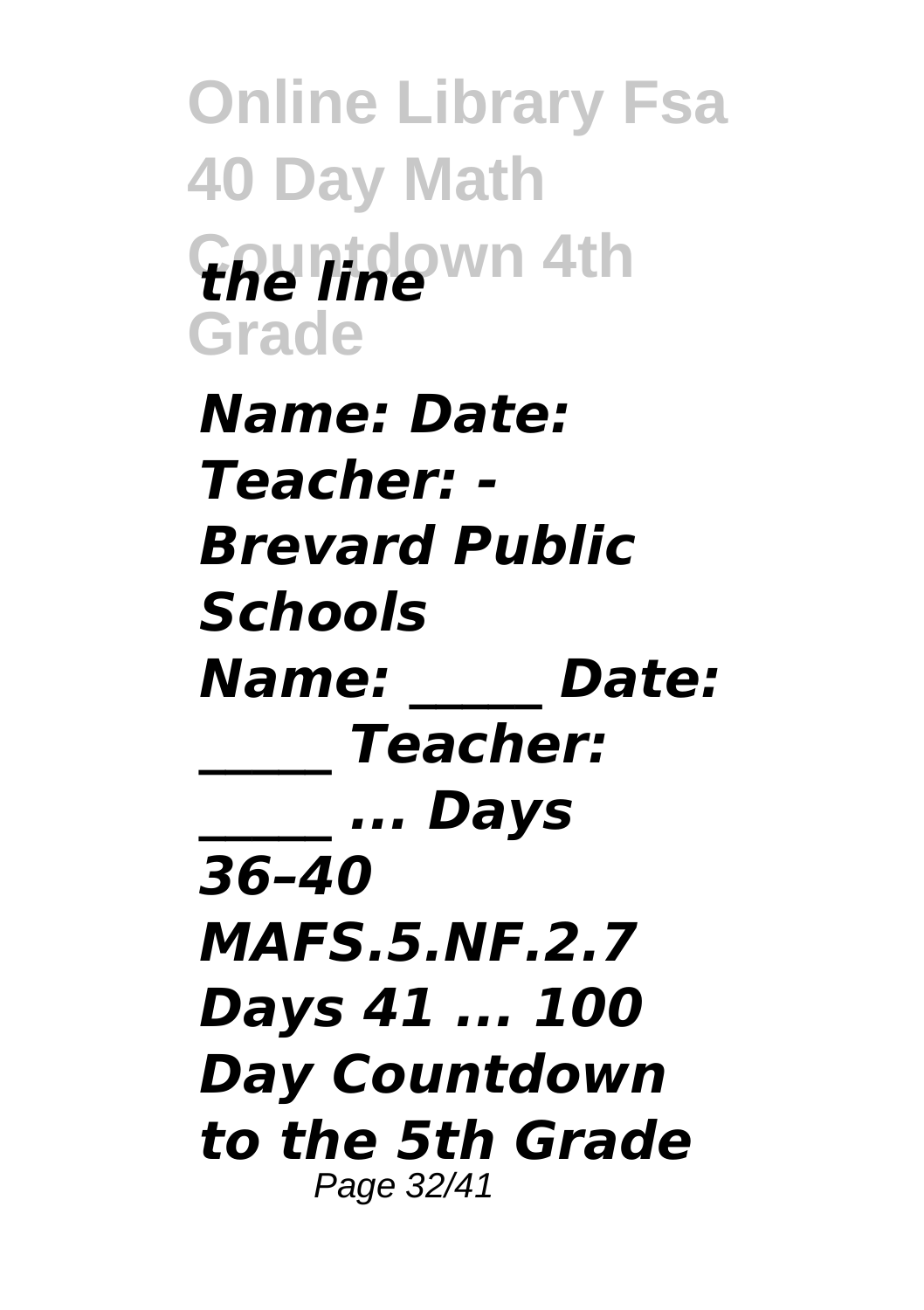**Online Library Fsa 40 Day Math Countdown 4th** *Math FSA – Day 1* **Grade** *. Page 2 MAFS.5.OA.1.1 1. An expression is shown. 6 x (4 + 2 x 4) + 10 What is the value of the expression? \_\_\_\_\_ MAFS.5.OA.1.1 2. An expression is shown.*

*EOC FSA Warmups Key - Weebly* Page 33/41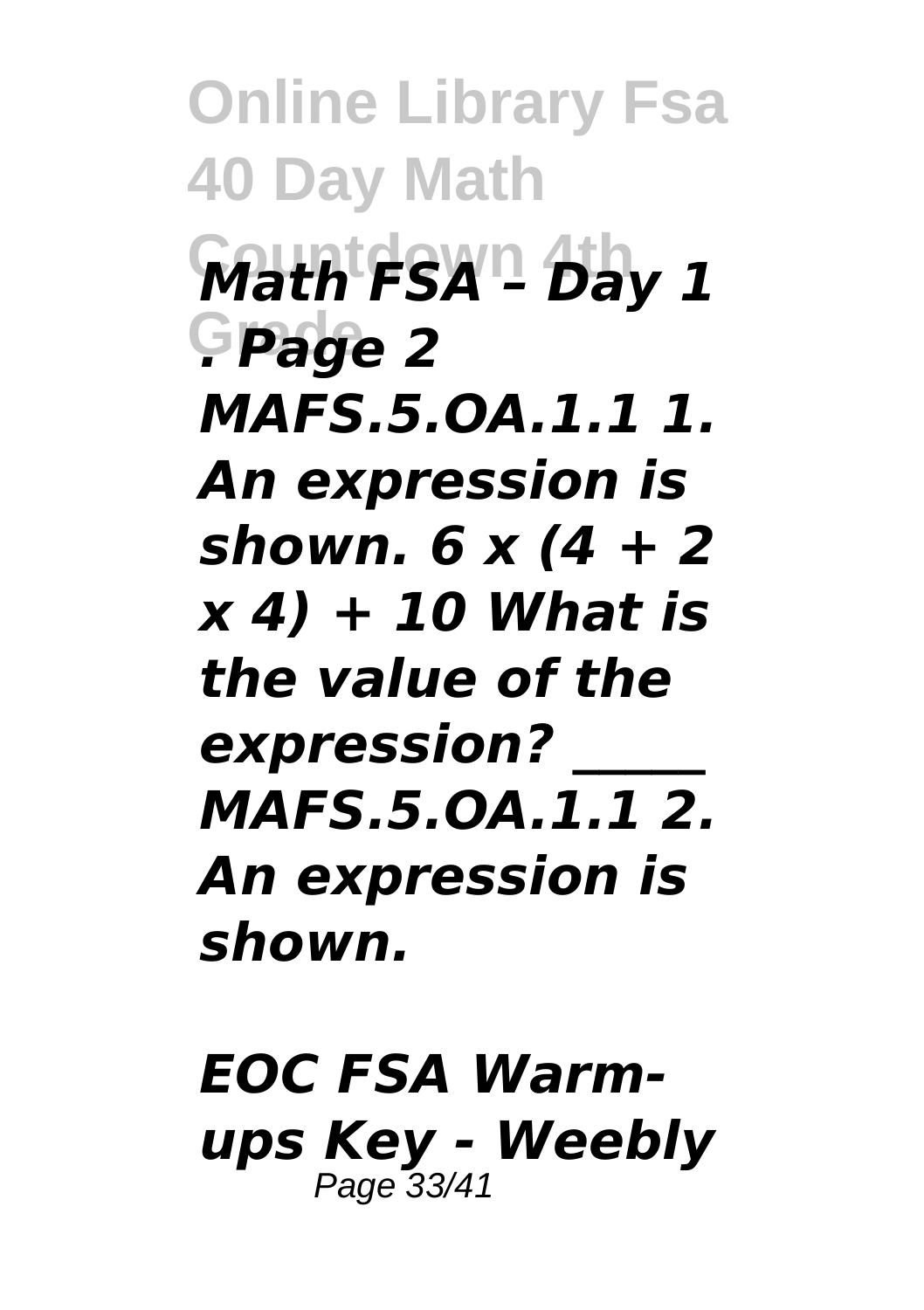**Online Library Fsa 40 Day Math Countdown 4th** *40-Day Countdown for Elementary Mathematics Region Center II January 2011 Grades 3 – 5 This 40-Day Mathematics Countdown to FCAT 2.0 has been developed as an instructional* Page 34/41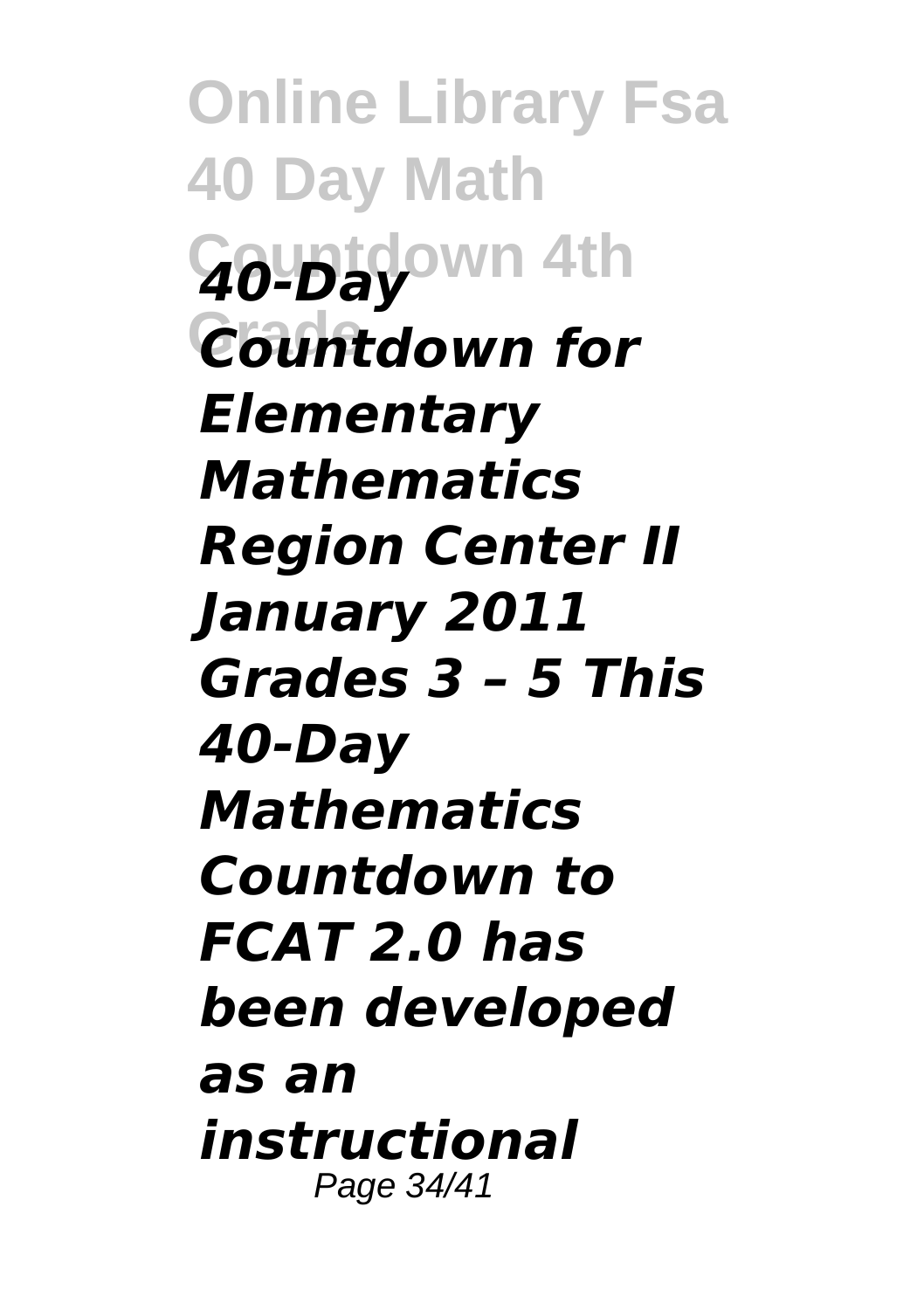**Online Library Fsa 40 Day Math Countdown 4th** *review resource* **Grade** *that provides: o Daily focus on five benchmark questions covering each tested Big Idea and Supporting Idea.*

*manatee.sp.brev ardschools.org This is a review packet, much* Page 35/41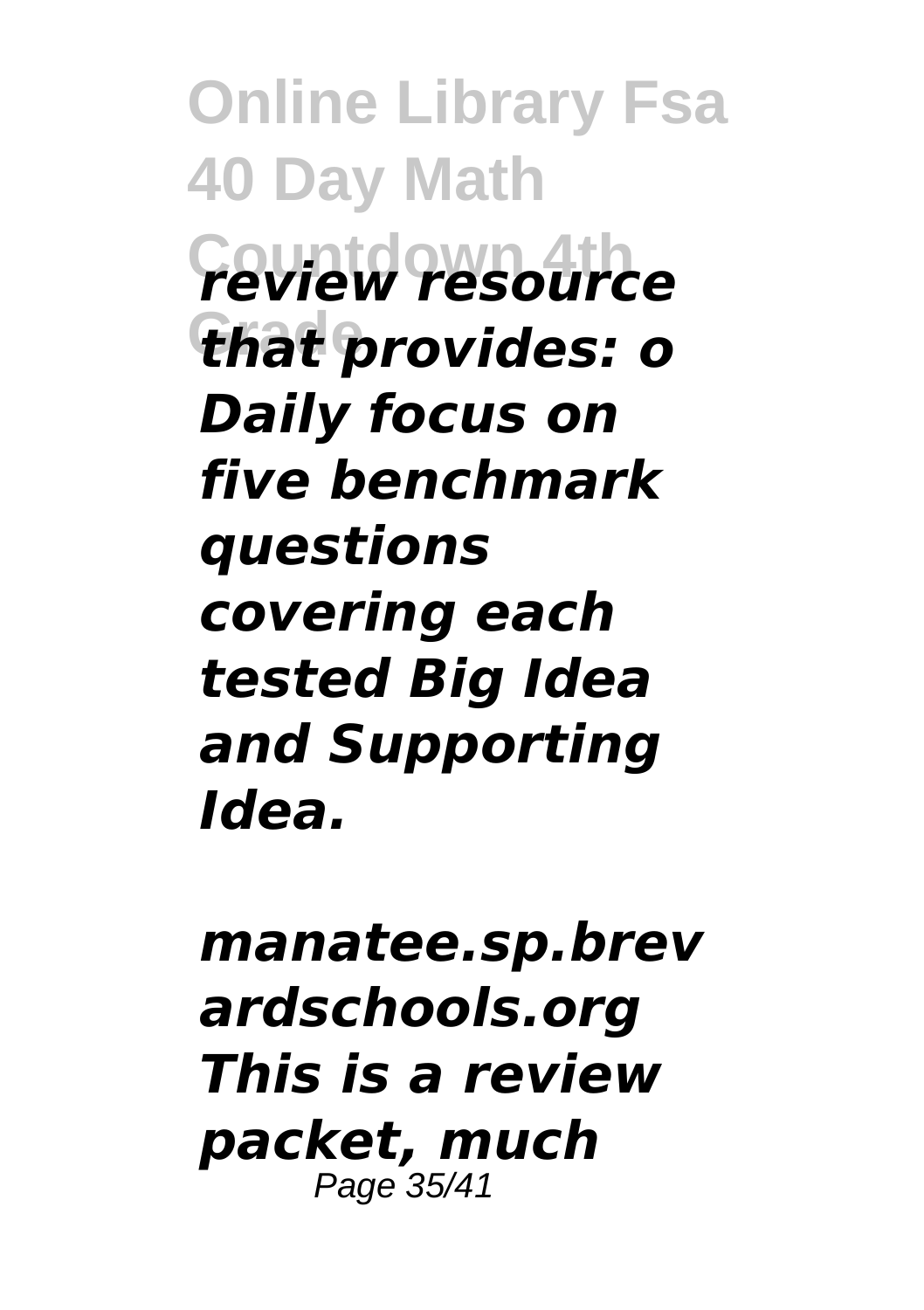**Online Library Fsa 40 Day Math** *fike othern* 4th **Grade** *previous 40 Day Countdown to Math FCAT. There are 6 weeks (30 Days) of review. ... 30 Day Countdown to Math FSA-Grade 5. This is a review packet, much like other previous 40 Day Countdown to* Page 36/41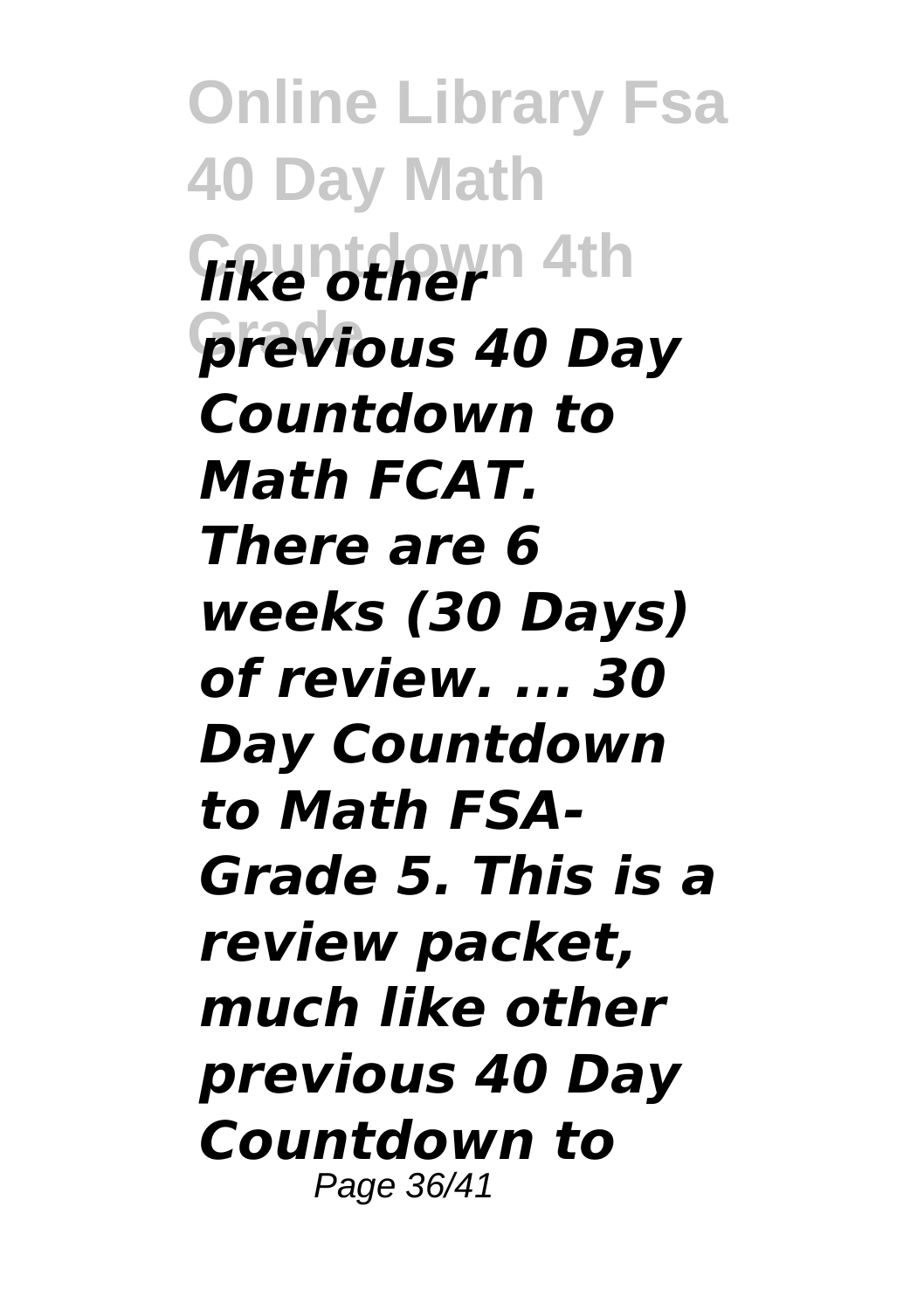**Online Library Fsa 40 Day Math**  $W$ ath FCAT. <sup>4th</sup> **There** are 6 *weeks (30 Days) of review. Each day consists of 5 problems. Answer key is included.*

*State Tested Benchmark Review - Weebly 7th Grade Math: Week 1 FSA* Page 37/41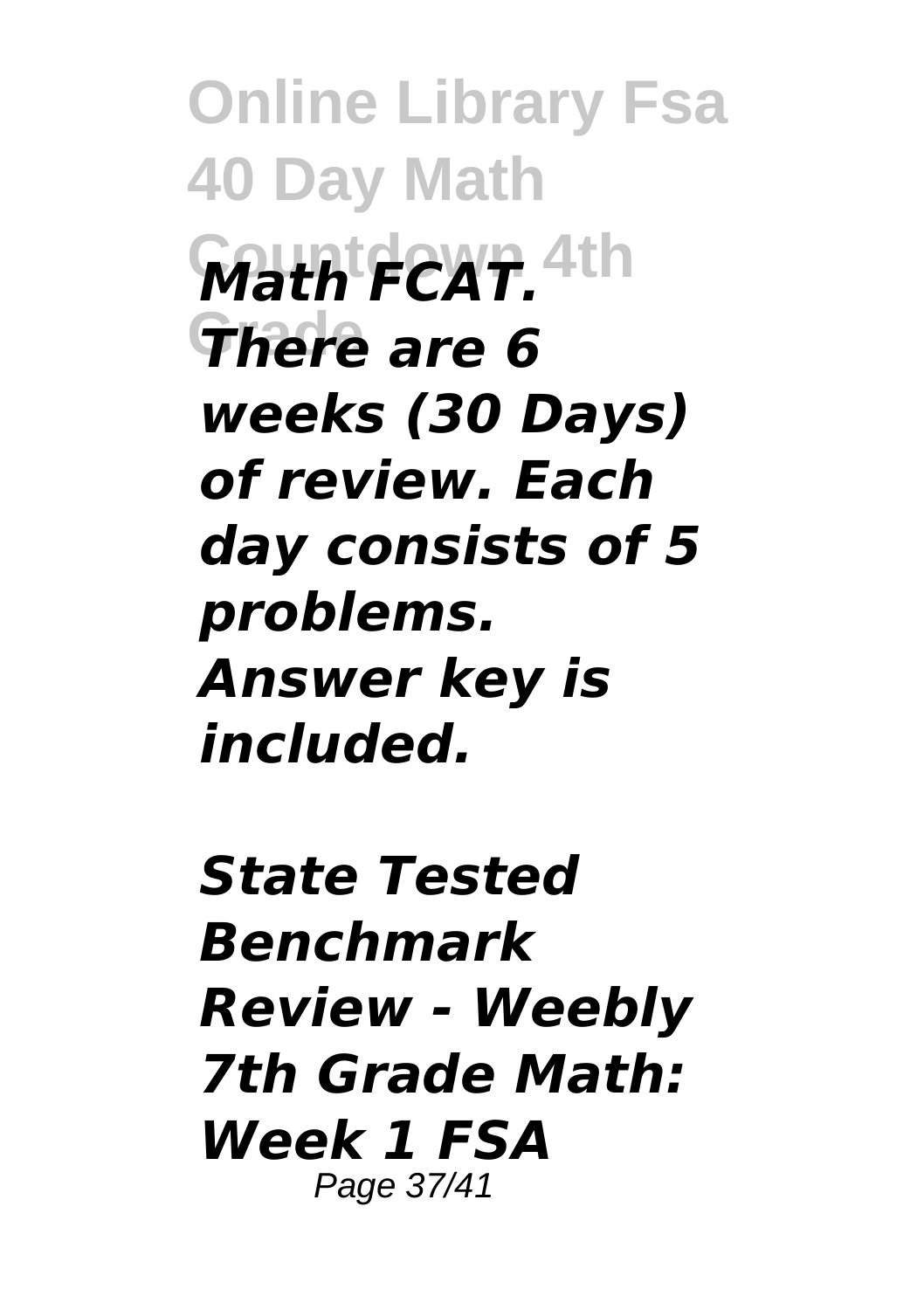**Online Library Fsa 40 Day Math Countdown 4th** *Countdown* **Grade** *Period: \_\_\_\_\_ Seminole County Public Schools - DTL Updated: February 24, 2015 Day 2 1. 7.EE.1.1 In the following equation, a and b are both integers. a(3x – 8) = b – 18x What is the value* Page 38/41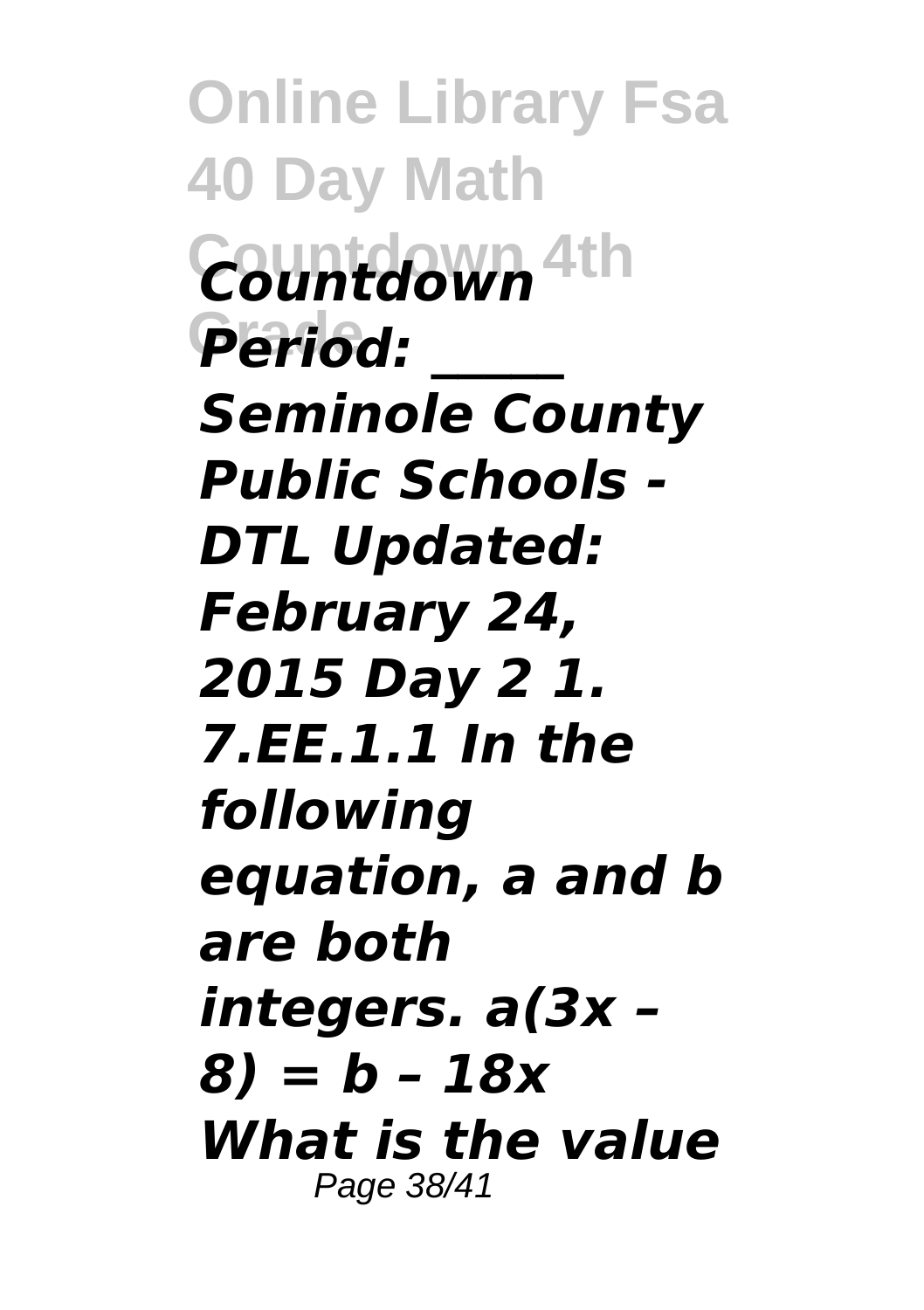**Online Library Fsa 40 Day Math Countdown 4th** *of a? What is the* **Grade** *value of b? 2. 7.NS.1.1 Mount Ojos del Salado is the highest mountain in Chile, with a peak at about*

*100 Day Countdown to the 5th Grade Math FSA Day 42 100 Day* Page 39/41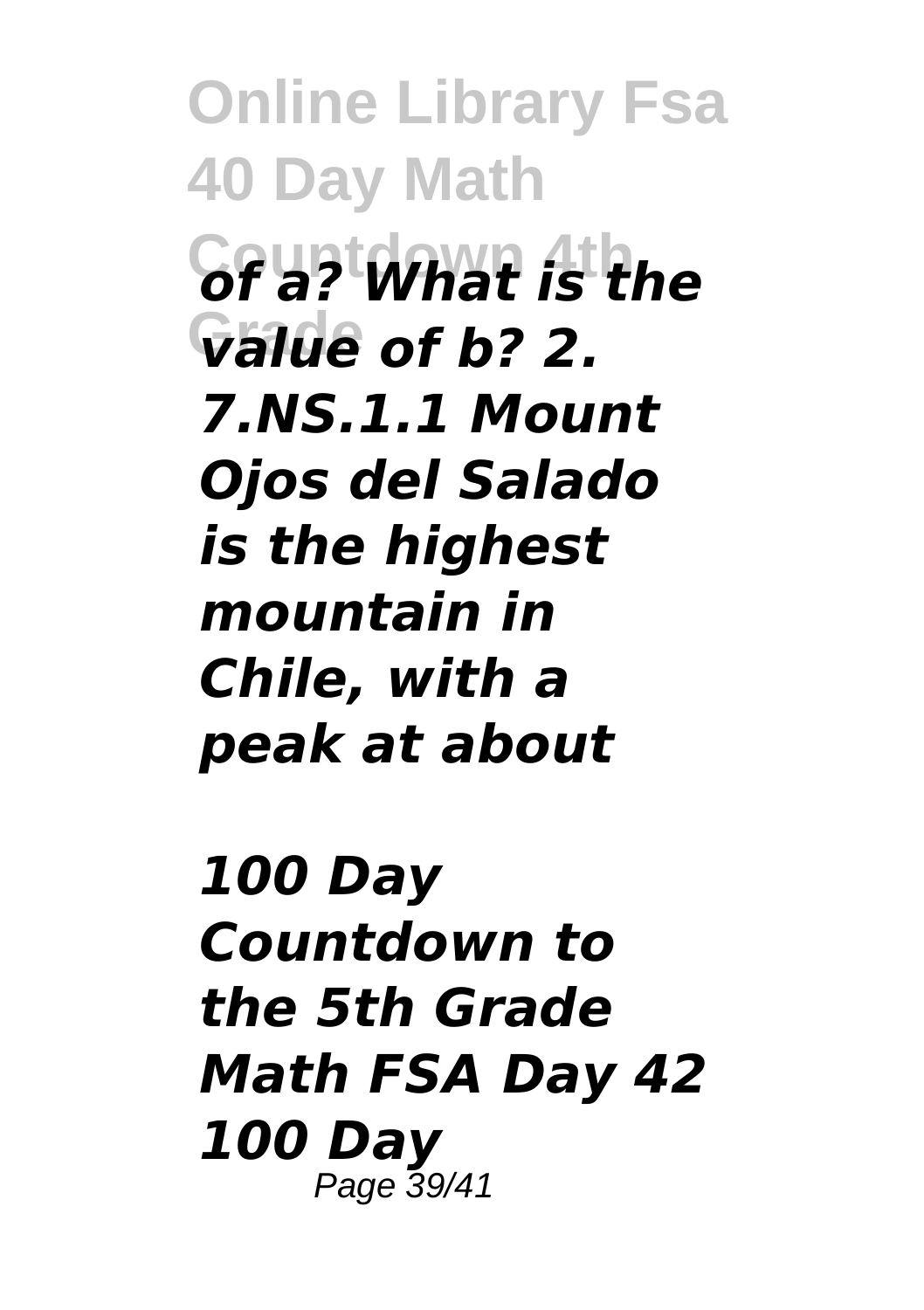**Online Library Fsa 40 Day Math Countdown 4th** *Countdown to* **Grade** *the 5th Grade Math FSA – Day 58 . Page 9 MAFS.5.NBT.2.5 1. It is 1,831 feet from Igor's house to his school. Igor walks to school each morning and gets a ride home each afternoon. How* Page 40/41